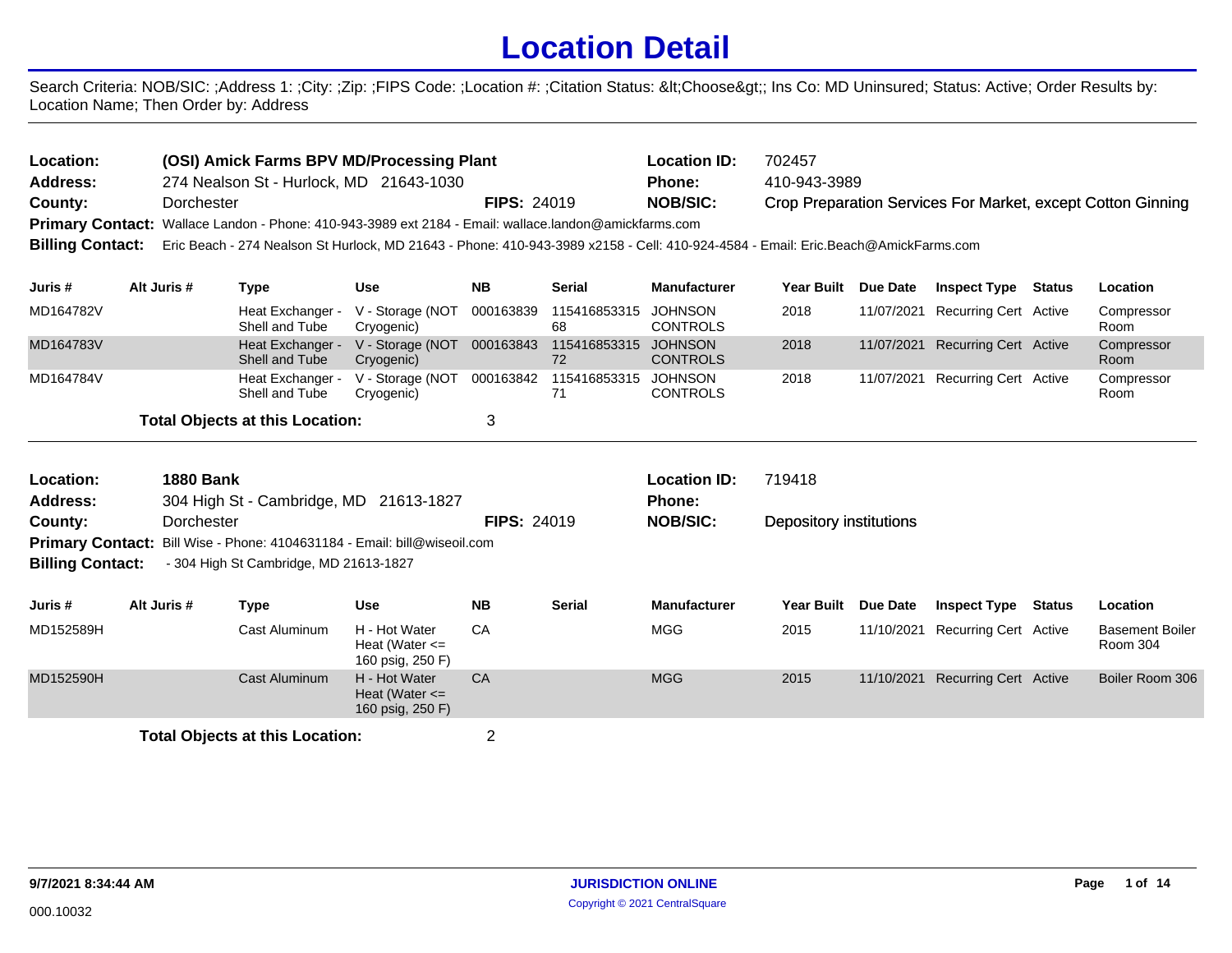| Location:<br><b>Address:</b>        | Arby's 5692 (Arc3) |                                                                | 2731 Dorchester Sq - Cambridge, MD 21613-6400                                                                           |                    |               | <b>Location ID:</b><br><b>Phone:</b> | 3914791                                 |          |                                  |                    |
|-------------------------------------|--------------------|----------------------------------------------------------------|-------------------------------------------------------------------------------------------------------------------------|--------------------|---------------|--------------------------------------|-----------------------------------------|----------|----------------------------------|--------------------|
| County:                             | Dorchester         |                                                                |                                                                                                                         | <b>FIPS: 24019</b> |               | <b>NOB/SIC:</b>                      | <b>Eating and Drinking Places</b>       |          |                                  |                    |
| Primary Contact: Arby's 5692 (Arc3) |                    |                                                                |                                                                                                                         |                    |               |                                      |                                         |          |                                  |                    |
| <b>Billing Contact:</b>             |                    |                                                                | Charlie Patterson - PO Box 26269 Richmond, VA 23260-6269 - Phone: 804-644-4521 - Email: charlie.patterson@arc3gases.com |                    |               |                                      |                                         |          |                                  |                    |
| Juris #                             | Alt Juris #        | <b>Type</b>                                                    | Use                                                                                                                     | <b>NB</b>          | <b>Serial</b> | <b>Manufacturer</b>                  | <b>Year Built</b>                       | Due Date | <b>Inspect Type Status</b>       | Location           |
| MD162407V                           |                    | <b>Vertical Unfired</b><br>Pressure Vessel<br>w/comment        | V - Storage (NOT<br>Cryogenic)                                                                                          | 000106380          | CGAM99F207    | <b>MVE</b>                           | 1999                                    |          | 11/14/2022 Recurring Cert Active | Kitchen            |
|                                     |                    | <b>Total Objects at this Location:</b>                         |                                                                                                                         | -1                 |               |                                      |                                         |          |                                  |                    |
| Location:                           | C & C Repair       |                                                                |                                                                                                                         |                    |               | <b>Location ID:</b>                  | 3748585                                 |          |                                  |                    |
| <b>Address:</b>                     |                    |                                                                | 204 Delaware Ave - Hurlock, MD 21643-3603                                                                               |                    |               | <b>Phone:</b>                        | 410-943-8757                            |          |                                  |                    |
| County:                             | Dorchester         |                                                                |                                                                                                                         | <b>FIPS: 24019</b> |               | <b>NOB/SIC:</b>                      |                                         |          |                                  |                    |
| Primary Contact: Jason Neal         |                    |                                                                |                                                                                                                         |                    |               |                                      |                                         |          |                                  |                    |
| <b>Billing Contact:</b>             |                    |                                                                | Jason Neal - 204 Delaware Ave Hurlock, MD 21643-3603                                                                    |                    |               |                                      |                                         |          |                                  |                    |
| Juris #                             | Alt Juris #        | <b>Type</b>                                                    | Use                                                                                                                     | <b>NB</b>          | Serial        | <b>Manufacturer</b>                  | <b>Year Built</b>                       | Due Date | <b>Inspect Type Status</b>       | Location           |
| MD162430V                           |                    | <b>Vertical Unfired</b><br>Pressure Vessel<br>w/comment        | V - Storage (NOT 000377474<br>Cryogenic)                                                                                |                    | 7620125       | Steel Fab                            | 2005                                    |          | 12/27/2022 Recurring Cert Active | rear shop          |
| MD168668V                           |                    | <b>Vertical Unfired</b><br><b>Pressure Vessel</b><br>w/comment | V - Storage (NOT 000258632<br>Cryogenic)                                                                                |                    |               | <b>Buckeye</b>                       | 1980                                    |          | 01/12/2023 Recurring Cert Active | <b>Rear Shed</b>   |
|                                     |                    | <b>Total Objects at this Location:</b>                         |                                                                                                                         | $\overline{2}$     |               |                                      |                                         |          |                                  |                    |
| Location:                           |                    | <b>Cambridge Bradford House Apartments</b>                     |                                                                                                                         |                    |               | <b>Location ID:</b>                  | 705735                                  |          |                                  |                    |
| <b>Address:</b>                     |                    |                                                                | 701 Race St - Cambridge, MD 21613-2315                                                                                  |                    |               | <b>Phone:</b>                        | 410-228-0110                            |          |                                  |                    |
| County:                             | Dorchester         |                                                                |                                                                                                                         | <b>FIPS: 24019</b> |               | <b>NOB/SIC:</b>                      | <b>Operators of Apartment Buildings</b> |          |                                  |                    |
|                                     |                    | Primary Contact: Rick Rivaldo - Phone: 410-228-0110            |                                                                                                                         |                    |               |                                      |                                         |          |                                  |                    |
| <b>Billing Contact:</b>             |                    |                                                                | Kenneth Loria - 701 Race St Cambridge, MD 21613-2315 - Phone: 410-228-0110 - Email: kenneth.loria@presmgmt.com          |                    |               |                                      |                                         |          |                                  |                    |
| Juris #                             | Alt Juris #        | <b>Type</b>                                                    | Use                                                                                                                     | <b>NB</b>          | <b>Serial</b> | <b>Manufacturer</b>                  | <b>Year Built</b>                       | Due Date | <b>Inspect Type Status</b>       | Location           |
| MD042134H                           |                    | Cast Iron                                                      | H - Hot Water<br>Heat (Water $\leq$<br>160 psig, 250 F)                                                                 | <b>CI</b>          |               | H B Smith                            | 1980                                    |          | 12/27/2022 Recurring Cert Active | <b>Boiler Room</b> |
| MD042135H                           |                    | Cast Iron                                                      | H - Hot Water                                                                                                           | CI                 |               | H B Smith                            | 1980                                    |          | 12/27/2022 Recurring Cert Active | <b>Boiler Room</b> |
| 9/7/2021 8:34:44 AM                 |                    |                                                                |                                                                                                                         |                    |               | <b>JURISDICTION ONLINE</b>           |                                         |          |                                  | 2 of 14<br>Page    |
| 000.10032                           |                    |                                                                |                                                                                                                         |                    |               | Copyright © 2021 CentralSquare       |                                         |          |                                  |                    |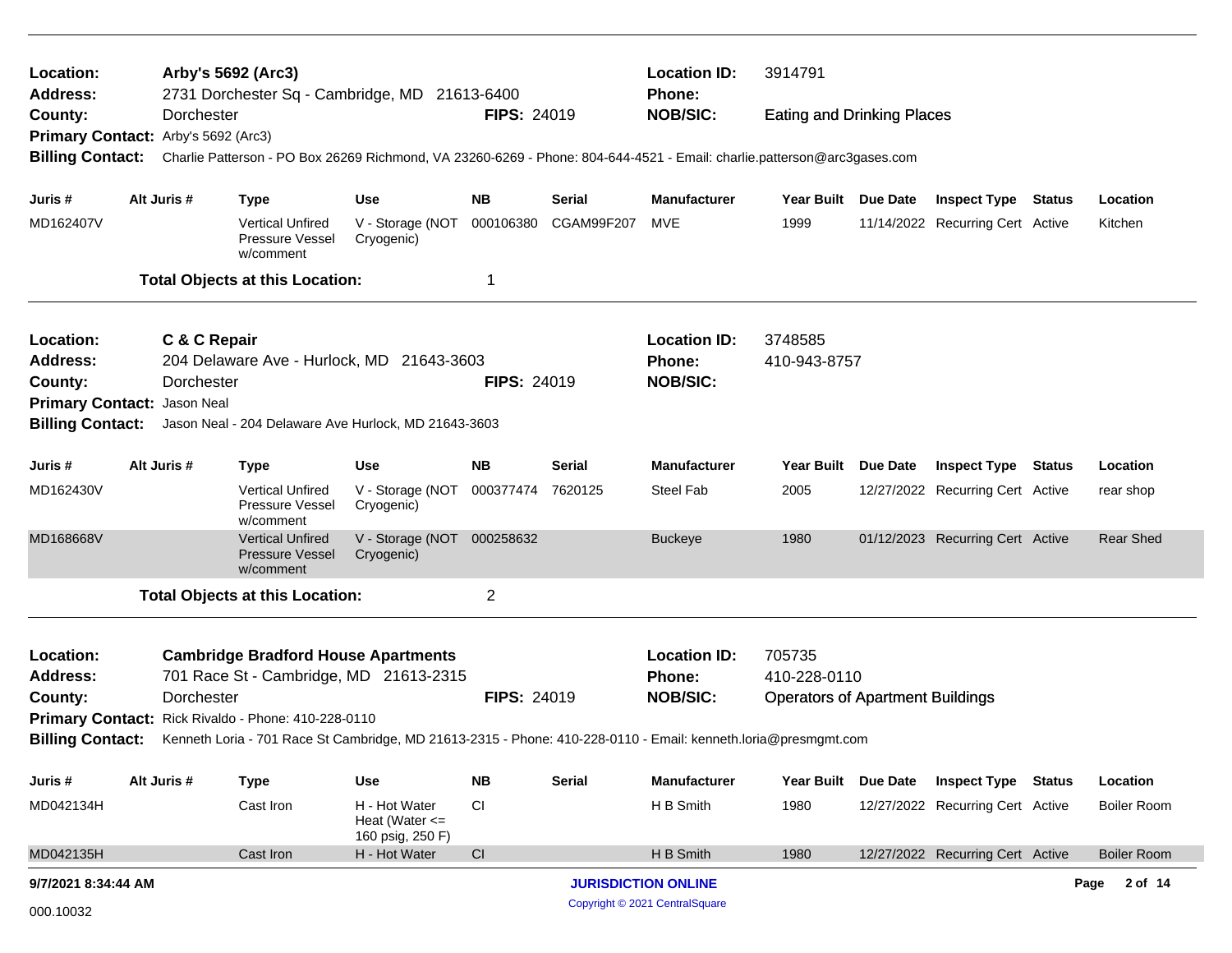| Juris #                                 | Alt Juris # |            | <b>Type</b>                                             | <b>Use</b>                                                                                                              | <b>NB</b>          | <b>Serial</b>     | <b>Manufacturer</b>                  | Year Built Due Date               |                 | <b>Inspect Type</b>              | <b>Status</b> | Location    |
|-----------------------------------------|-------------|------------|---------------------------------------------------------|-------------------------------------------------------------------------------------------------------------------------|--------------------|-------------------|--------------------------------------|-----------------------------------|-----------------|----------------------------------|---------------|-------------|
|                                         |             |            |                                                         | Heat (Water $\leq$<br>160 psig, 250 F)                                                                                  |                    |                   |                                      |                                   |                 |                                  |               |             |
|                                         |             |            | <b>Total Objects at this Location:</b>                  |                                                                                                                         | $\overline{2}$     |                   |                                      |                                   |                 |                                  |               |             |
| Location:                               |             |            | <b>Cambridge Diner (Arc3)</b>                           |                                                                                                                         |                    |                   | <b>Location ID:</b>                  | 3905498                           |                 |                                  |               |             |
| <b>Address:</b>                         |             |            | 2924 Old Route 50 - Cambridge, MD                       |                                                                                                                         | 21613-4407         |                   | <b>Phone:</b>                        |                                   |                 |                                  |               |             |
| County:                                 |             | Dorchester |                                                         |                                                                                                                         | <b>FIPS: 24019</b> |                   | <b>NOB/SIC:</b>                      | <b>Eating and Drinking Places</b> |                 |                                  |               |             |
| Primary Contact: Cambridge Diner (Arc3) |             |            |                                                         |                                                                                                                         |                    |                   |                                      |                                   |                 |                                  |               |             |
| <b>Billing Contact:</b>                 |             |            |                                                         | Charlie Patterson - PO Box 26269 Richmond, VA 23260-6269 - Phone: 804-644-4521 - Email: charlie.patterson@arc3gases.com |                    |                   |                                      |                                   |                 |                                  |               |             |
| Juris #                                 | Alt Juris # |            | <b>Type</b>                                             | <b>Use</b>                                                                                                              | <b>NB</b>          | <b>Serial</b>     | <b>Manufacturer</b>                  | Year Built Due Date               |                 | <b>Inspect Type</b>              | <b>Status</b> | Location    |
| MD162127V                               |             |            | <b>Vertical Unfired</b><br>Pressure Vessel<br>w/comment | V - Storage<br>(Cryogenic)                                                                                              | 000080815          | <b>CCUA98C240</b> | <b>MVE</b>                           | 1998                              |                 | 09/27/2022 Recurring Cert Active |               | Outside     |
|                                         |             |            | <b>Total Objects at this Location:</b>                  |                                                                                                                         | 1                  |                   |                                      |                                   |                 |                                  |               |             |
| Location:<br><b>Address:</b>            |             |            | <b>Cambridge Moose Lodge #1211</b>                      | 5446 Moose Lodge Road - Cambridge, MD                                                                                   | 21613-3423         |                   | <b>Location ID:</b><br><b>Phone:</b> | 705752                            |                 |                                  |               |             |
| County:                                 |             | Dorchester |                                                         |                                                                                                                         | FIPS: 24019        |                   | <b>NOB/SIC:</b>                      | Membership organizations          |                 |                                  |               |             |
| <b>Primary Contact:</b>                 |             |            |                                                         | Danny Foster - Phone: 410-221-8781 - Cell: 410-463-0861                                                                 |                    |                   |                                      |                                   |                 |                                  |               |             |
| <b>Billing Contact:</b>                 |             |            |                                                         | - 5446 Moose Lodge Rd Cambridge, MD 21613-3423 - Phone: 410-221-8781                                                    |                    |                   |                                      |                                   |                 |                                  |               |             |
| Juris #                                 | Alt Juris # |            | <b>Type</b>                                             | Use                                                                                                                     | <b>NB</b>          | <b>Serial</b>     | <b>Manufacturer</b>                  | <b>Year Built</b>                 | <b>Due Date</b> | <b>Inspect Type Status</b>       |               | Location    |
| MD070109H                               | 5446        |            | Cast Iron                                               | H - Hot Water<br>Heat (Water $\leq$<br>160 psig, 250 F)                                                                 | CI.                | 124200            | <b>Burnham</b>                       | 1989                              |                 | 10/17/2022 Recurring Cert Active |               | Boiler Room |
|                                         |             |            | <b>Total Objects at this Location:</b>                  |                                                                                                                         |                    |                   |                                      |                                   |                 |                                  |               |             |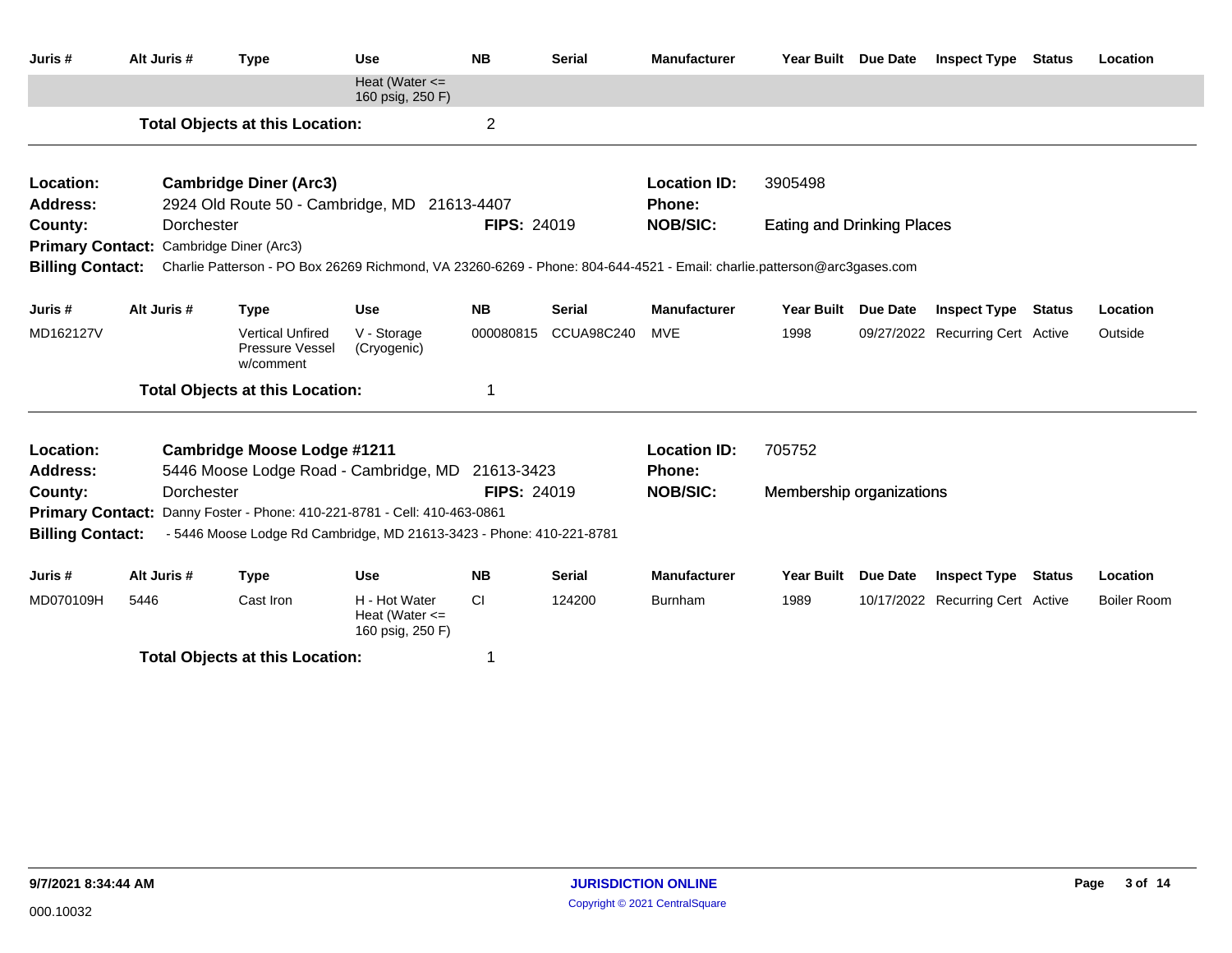| Location:<br><b>Address:</b> |             | <b>Cambridge/Community Center</b><br>615 Pine Street - Cambridge, MD 21613-2235                                |                                                         |                    |                        | <b>Location ID:</b><br><b>Phone:</b> | 707713                                |          |                                                    |        |              |
|------------------------------|-------------|----------------------------------------------------------------------------------------------------------------|---------------------------------------------------------|--------------------|------------------------|--------------------------------------|---------------------------------------|----------|----------------------------------------------------|--------|--------------|
| County:                      | Dorchester  |                                                                                                                |                                                         | <b>FIPS: 24019</b> |                        | <b>NOB/SIC:</b>                      |                                       |          | <b>Executive and Legislative Offices, Combined</b> |        |              |
| <b>Primary Contact:</b>      |             | Oden Wheeler - Phone: 410-228-4020 - Email: owheller@choosecambridge.com                                       |                                                         |                    |                        |                                      |                                       |          |                                                    |        |              |
| <b>Billing Contact:</b>      |             | Oden Wheeler - 307 Gay St Cambridge, MD 21613-1812 - Phone: 410-228-4020 - Email: owheller@choosecambridge.com |                                                         |                    |                        |                                      |                                       |          |                                                    |        |              |
| Juris #                      | Alt Juris # | <b>Type</b>                                                                                                    | <b>Use</b>                                              | <b>NB</b>          | Serial                 | <b>Manufacturer</b>                  | Year Built Due Date                   |          | <b>Inspect Type Status</b>                         |        | Location     |
| MD107592H                    |             | Cast Iron                                                                                                      | H - Hot Water<br>Heat (Water $\leq$<br>160 psig, 250 F) | CI                 |                        | Weil-McLain                          | 2001                                  |          | 11/13/2021 Recurring Cert Active                   |        | <b>B</b> lrm |
|                              |             | <b>Total Objects at this Location:</b>                                                                         |                                                         | -1                 |                        |                                      |                                       |          |                                                    |        |              |
| Location:                    |             | <b>Chesapeake Waste Ind.</b>                                                                                   |                                                         |                    |                        | <b>Location ID:</b>                  | 754670                                |          |                                                    |        |              |
| Address:                     |             | 500 Washington St - Cambridge, MD 21613-2716                                                                   |                                                         |                    |                        | Phone:                               |                                       |          |                                                    |        |              |
| County:                      | Dorchester  |                                                                                                                |                                                         | <b>FIPS: 24019</b> |                        | <b>NOB/SIC:</b>                      | <b>Local Trucking Without Storage</b> |          |                                                    |        |              |
| <b>Primary Contact:</b>      |             | Chesapeake Waste Ind. - Phone: 410-742-9006 x108 - Email: eqvinc@verizon.net                                   |                                                         |                    |                        |                                      |                                       |          |                                                    |        |              |
| <b>Billing Contact:</b>      |             | - PO Box 2695 Salisbury, MD 21802-2695 - Phone: 410-742-9006 x108 - Email: eqvinc@verizon.net                  |                                                         |                    |                        |                                      |                                       |          |                                                    |        |              |
| Juris #                      | Alt Juris # | <b>Type</b>                                                                                                    | <b>Use</b>                                              | <b>NB</b>          | <b>Serial</b>          | <b>Manufacturer</b>                  | <b>Year Built</b>                     | Due Date | <b>Inspect Type</b>                                | Status | Location     |
| MD156593V                    |             | <b>Vertical Unfired</b><br>Pressure Vessel<br>w/comment                                                        | V - Storage (NOT<br>Cryogenic)                          | 000381794          | 412124                 | Morganton                            | 2014                                  |          | 01/23/2023 Recurring Cert Active                   |        | shop         |
|                              |             | <b>Total Objects at this Location:</b>                                                                         |                                                         | -1                 |                        |                                      |                                       |          |                                                    |        |              |
| Location:                    |             | Dark Horse Antiques / Old Atlantic Tractor Building                                                            |                                                         |                    |                        | <b>Location ID:</b>                  | 875916                                |          |                                                    |        |              |
| <b>Address:</b>              |             | 2923 Ocean Gtwy - Cambridge, MD 21613-3427                                                                     |                                                         |                    |                        | Phone:                               | 410-221-1505                          |          |                                                    |        |              |
| County:                      | Dorchester  |                                                                                                                |                                                         | <b>FIPS: 24019</b> |                        | <b>NOB/SIC:</b>                      | <b>Used Merchandise Stores</b>        |          |                                                    |        |              |
| <b>Primary Contact:</b>      |             | Denny Jones - Phone: 410-228-0922                                                                              |                                                         |                    |                        |                                      |                                       |          |                                                    |        |              |
| <b>Billing Contact:</b>      |             | Denny Jones - 2923 Ocean Gtwy Cambridge, MD 21613-3427 - Phone: 410-228-0922                                   |                                                         |                    |                        |                                      |                                       |          |                                                    |        |              |
| Juris #                      | Alt Juris # | <b>Type</b>                                                                                                    | Use                                                     | <b>NB</b>          | <b>Serial</b>          | <b>Manufacturer</b>                  | Year Built                            | Due Date | <b>Inspect Type Status</b>                         |        | Location     |
| MD139914H                    |             | Cast Iron                                                                                                      | H - Hot Water<br>Heat (Water $\leq$<br>160 psig, 250 F) | CI                 | 656666-201102 Peerless |                                      | 2011                                  |          | 08/07/2021 Recurring Cert Active                   |        | Blr Rm       |
| MD139916H                    |             | Cast Iron                                                                                                      | H - Hot Water<br>Heat (Water $\leq$<br>160 psig, 250 F) | CI                 | 656667-201102 Peerless |                                      | 2011                                  |          | 08/07/2021 Recurring Cert Active                   |        | Blr Rm       |
|                              |             |                                                                                                                |                                                         |                    |                        |                                      |                                       |          |                                                    |        |              |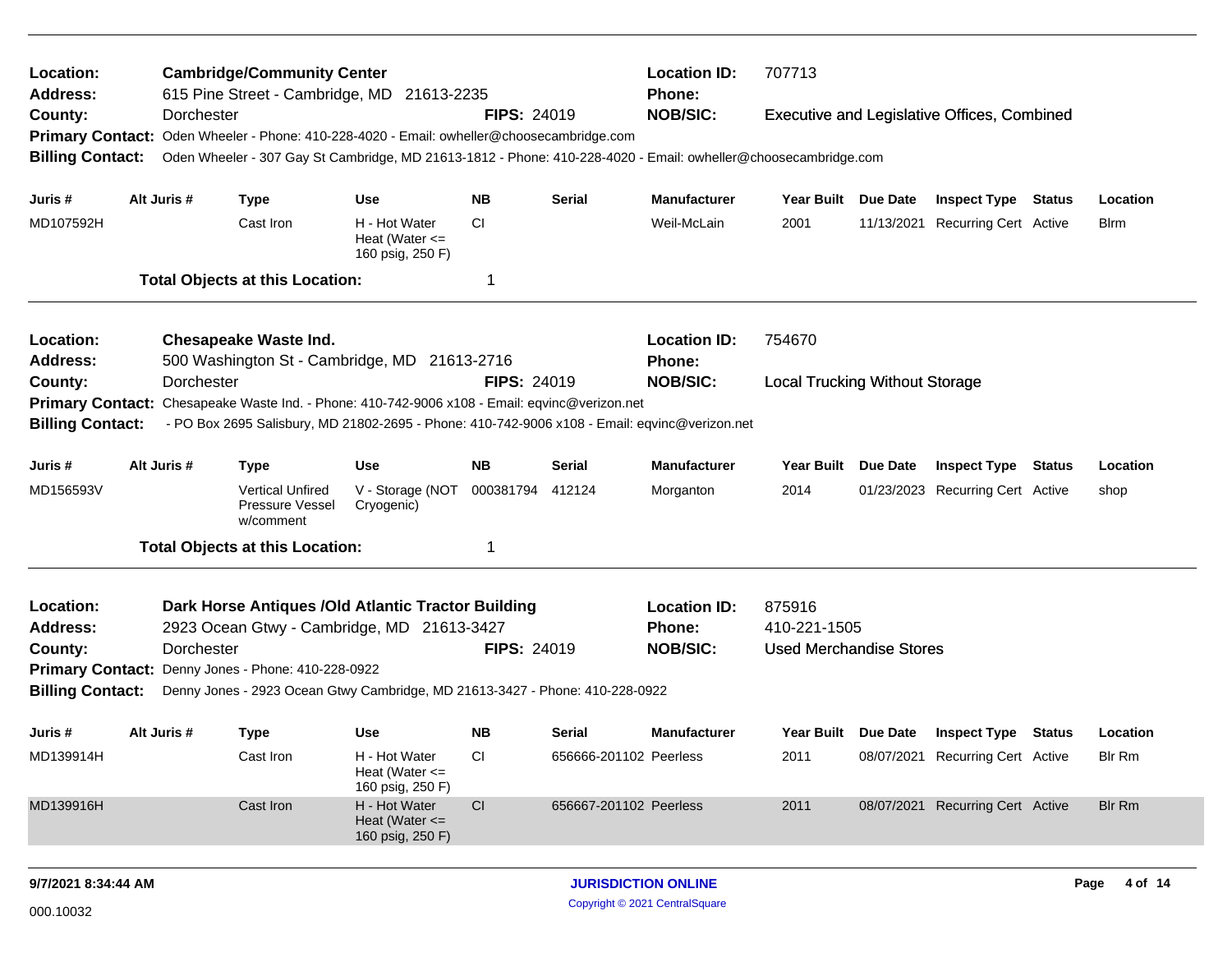| Location:               |      |             | Don Chuy Mexican (Arc3)                                 |                                                                                                                         |                    |                      | <b>Location ID:</b>                  | 3905499                           |                 |                                  |                     |
|-------------------------|------|-------------|---------------------------------------------------------|-------------------------------------------------------------------------------------------------------------------------|--------------------|----------------------|--------------------------------------|-----------------------------------|-----------------|----------------------------------|---------------------|
| <b>Address:</b>         |      |             | 411 Academy St - Cambridge, MD                          | 21613-1808                                                                                                              |                    |                      | Phone:                               |                                   |                 |                                  |                     |
| County:                 |      | Dorchester  | Primary Contact: Don Chuy Mexican (Arc3)                |                                                                                                                         | <b>FIPS: 24019</b> |                      | <b>NOB/SIC:</b>                      | <b>Eating and Drinking Places</b> |                 |                                  |                     |
| <b>Billing Contact:</b> |      |             |                                                         | Charlie Patterson - PO Box 26269 Richmond, VA 23260-6269 - Phone: 804-644-4521 - Email: charlie.patterson@arc3gases.com |                    |                      |                                      |                                   |                 |                                  |                     |
|                         |      |             |                                                         |                                                                                                                         |                    |                      |                                      |                                   |                 |                                  |                     |
| Juris #                 |      | Alt Juris # | <b>Type</b>                                             | <b>Use</b>                                                                                                              | <b>NB</b>          | Serial               | Manufacturer                         | Year Built Due Date               |                 | <b>Inspect Type Status</b>       | Location            |
| MD161999V               |      |             | <b>Vertical Unfired</b><br>Pressure Vessel<br>w/comment | V - Storage<br>(Cryogenic)                                                                                              | 000116173          | <b>CSUM00B121</b>    | <b>MVE</b>                           | 2000                              |                 | 09/27/2022 Recurring Cert Active | Outside             |
|                         |      |             | <b>Total Objects at this Location:</b>                  |                                                                                                                         | 1                  |                      |                                      |                                   |                 |                                  |                     |
| Location:               |      |             | <b>Dorchester Center for the Arts</b>                   |                                                                                                                         |                    |                      | <b>Location ID:</b>                  | 2394326                           |                 |                                  |                     |
| <b>Address:</b>         |      |             |                                                         | 321 High St - Cambridge, MD 21613-1826                                                                                  |                    |                      | Phone:                               | 410-228-7782                      |                 |                                  |                     |
| County:                 |      | Dorchester  |                                                         |                                                                                                                         | <b>FIPS: 24019</b> |                      | <b>NOB/SIC:</b>                      | <b>Museums and Art Galleries</b>  |                 |                                  |                     |
|                         |      |             | Primary Contact: Mickey Love - Phone: 410-228-7782      |                                                                                                                         |                    |                      |                                      |                                   |                 |                                  |                     |
| <b>Billing Contact:</b> |      |             |                                                         |                                                                                                                         |                    |                      |                                      |                                   |                 |                                  |                     |
| Juris #                 |      | Alt Juris # | <b>Type</b>                                             | <b>Use</b>                                                                                                              | <b>NB</b>          | Serial               | <b>Manufacturer</b>                  | <b>Year Built</b>                 | <b>Due Date</b> | <b>Inspect Type Status</b>       | Location            |
| MD130830H               |      |             | <b>Water Tube</b><br>Coiled (Flueless<br>Hi Efficiency) | H - Hot Water<br>Heat (Water $\leq$<br>160 psig, 250 F)                                                                 | 000276877          | 0801276877           | Raypak                               | 2008                              |                 | 11/18/2022 Recurring Cert Active | <b>UPSTAIRS BLR</b> |
| MD130831H               |      |             | <b>Water Tube</b><br>Coiled (Flueless<br>Hi Efficiency) | H - Hot Water<br>Heat (Water $\leq$<br>160 psig, 250 F)                                                                 |                    | 000276876 0801276876 | Raypak                               | 2008                              |                 | 11/18/2022 Recurring Cert Active | <b>UPSTAIRS BLR</b> |
|                         |      |             | <b>Total Objects at this Location:</b>                  |                                                                                                                         | $\overline{2}$     |                      |                                      |                                   |                 |                                  |                     |
| Location:<br>Address:   |      |             | <b>Dorchester Crab Co</b>                               | 2076 Wingate Bishops Head Rd - Wingate, MD 21675-2015                                                                   |                    |                      | <b>Location ID:</b><br><b>Phone:</b> | 709129                            |                 |                                  |                     |
| County:                 |      | Dorchester  |                                                         |                                                                                                                         | <b>FIPS: 24019</b> |                      | <b>NOB/SIC:</b>                      | Agricultural production-livestock |                 |                                  |                     |
|                         |      |             | Primary Contact: Lois K & Mary Q Woodland               |                                                                                                                         |                    |                      |                                      |                                   |                 |                                  |                     |
|                         |      |             |                                                         | Billing Contact: Lois K & Mary Q Woodland - c/o Kaylee Seaman PO Box 32 Church Creak, MD 21622                          |                    |                      |                                      |                                   |                 |                                  |                     |
| Juris #                 |      | Alt Juris # | <b>Type</b>                                             | <b>Use</b>                                                                                                              | <b>NB</b>          | <b>Serial</b>        | <b>Manufacturer</b>                  | Year Built                        | <b>Due Date</b> | <b>Inspect Type Status</b>       | Location            |
| MD011412                | 2076 |             | <b>Horizontal Fire</b><br>Tube                          | S - Power-<br>Cooking (Steam >                                                                                          | 000009465          |                      | Continental                          | 1967                              |                 | 06/26/2019 Recurring Cert Active | <b>Boiler Room</b>  |
| 9/7/2021 8:34:44 AM     |      |             |                                                         |                                                                                                                         |                    |                      | <b>JURISDICTION ONLINE</b>           |                                   |                 |                                  | Page 5 of 14        |

**Total Objects at this Location:** 2

Copyright © 2021 CentralSquare 000.10032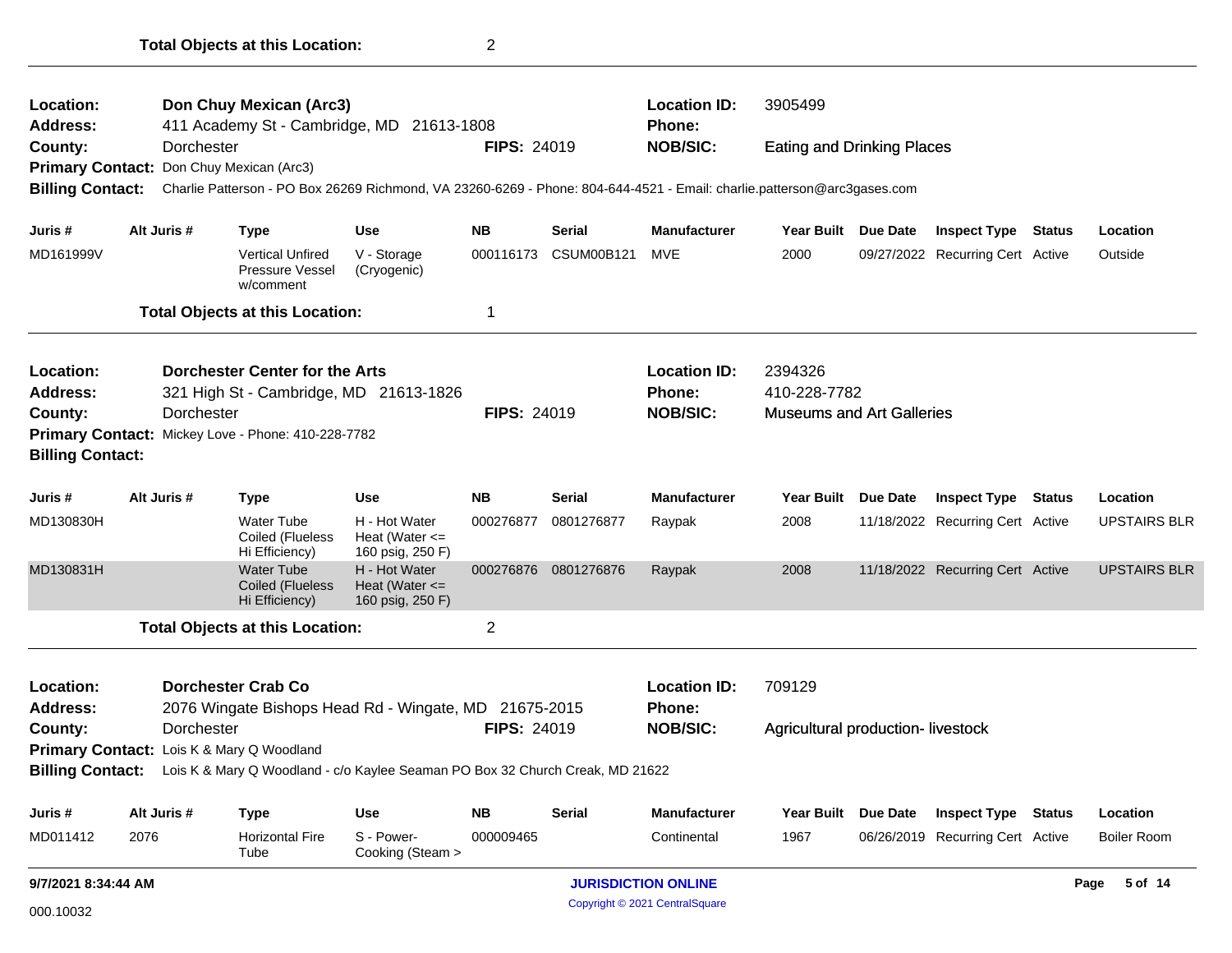| Juris #                 | Alt Juris #                | <b>Type</b>                                                                  | <b>Use</b><br>15 psig)                            | <b>NB</b>           | <b>Serial</b> | <b>Manufacturer</b>     | Year Built Due Date               |                 | <b>Inspect Type Status</b>       |        | Location                               |
|-------------------------|----------------------------|------------------------------------------------------------------------------|---------------------------------------------------|---------------------|---------------|-------------------------|-----------------------------------|-----------------|----------------------------------|--------|----------------------------------------|
|                         |                            | <b>Total Objects at this Location:</b>                                       |                                                   | 1                   |               |                         |                                   |                 |                                  |        |                                        |
| Location:               |                            | <b>G W Hall &amp; Son Seafood</b>                                            |                                                   |                     |               | <b>Location ID:</b>     | 711543                            |                 |                                  |        |                                        |
| <b>Address:</b>         |                            | 2551 Old House Point Rd - Fishing Creek, MD 21634-1513                       |                                                   |                     |               | <b>Phone:</b>           | 410-397-3327                      |                 |                                  |        |                                        |
| County:                 | Dorchester                 |                                                                              |                                                   | <b>FIPS: 24019</b>  |               | <b>NOB/SIC:</b>         | <b>Eating and Drinking Places</b> |                 |                                  |        |                                        |
|                         |                            | Primary Contact: G W Hall & Son Seafood - Phone: 410-397-3327                |                                                   |                     |               |                         |                                   |                 |                                  |        |                                        |
| <b>Billing Contact:</b> |                            | - 2551 Old House Point Rd Fishing Creek, MD 21634-1513 - Phone: 410-397-3327 |                                                   |                     |               |                         |                                   |                 |                                  |        |                                        |
| Juris #                 | Alt Juris #                | <b>Type</b>                                                                  | <b>Use</b>                                        | <b>NB</b>           | <b>Serial</b> | <b>Manufacturer</b>     | <b>Year Built</b>                 | <b>Due Date</b> | <b>Inspect Type Status</b>       |        | Location                               |
| MD150579V               |                            | <b>Vertical Unfired</b><br>Pressure Vessel<br>w/comment                      | V - Storage (NOT<br>Cryogenic)                    | 000006242           | 1186          | <b>MVE</b>              | 1983                              |                 | 08/01/2022 Recurring Cert Active |        | <b>Outside Rear</b><br><b>Building</b> |
| MD163302H               |                            | <b>Vertical Fire Tube</b>                                                    | H - Heating-<br>Cooking (Steam<br>$\le$ 15 psig)  | 000023556 V86-15-12 |               | <b>Hurst</b>            | 2019                              |                 | 05/07/2021 Recurring Cert Active |        | Boiler area                            |
|                         |                            | <b>Total Objects at this Location:</b>                                       |                                                   | $\overline{c}$      |               |                         |                                   |                 |                                  |        |                                        |
| Location:               | <b>Hill's Electric</b>     |                                                                              |                                                   |                     |               | <b>Location ID:</b>     | 3754103                           |                 |                                  |        |                                        |
| <b>Address:</b>         |                            | 3901 Vincent Rd - Linkwood, MD 21835-1145                                    |                                                   |                     |               | <b>Phone:</b>           | 410-228-4447                      |                 |                                  |        |                                        |
| County:                 | Dorchester                 |                                                                              |                                                   | <b>FIPS: 24019</b>  |               | <b>NOB/SIC:</b>         |                                   |                 |                                  |        |                                        |
|                         | Primary Contact: Mark Hill |                                                                              |                                                   |                     |               |                         |                                   |                 |                                  |        |                                        |
| <b>Billing Contact:</b> |                            | Mark Hill - 3901 Vincent Rd Linkwood, MD 21835-1145                          |                                                   |                     |               |                         |                                   |                 |                                  |        |                                        |
| Juris #                 | Alt Juris #                | <b>Type</b>                                                                  | <b>Use</b>                                        | <b>NB</b>           | Serial        | <b>Manufacturer</b>     | Year Built Due Date               |                 | <b>Inspect Type</b>              | Status | Location                               |
| MD168690V               |                            | Pressure Vessel<br>w/comment                                                 | Horizontal Unfired V - Storage (NOT<br>Cryogenic) | 002261486           | HS97460       | <b>Twin Lakes Tanks</b> | 2020                              |                 | 02/03/2023 Recurring Cert Active |        | Compressor<br>Room                     |
|                         |                            | <b>Total Objects at this Location:</b>                                       |                                                   | 1                   |               |                         |                                   |                 |                                  |        |                                        |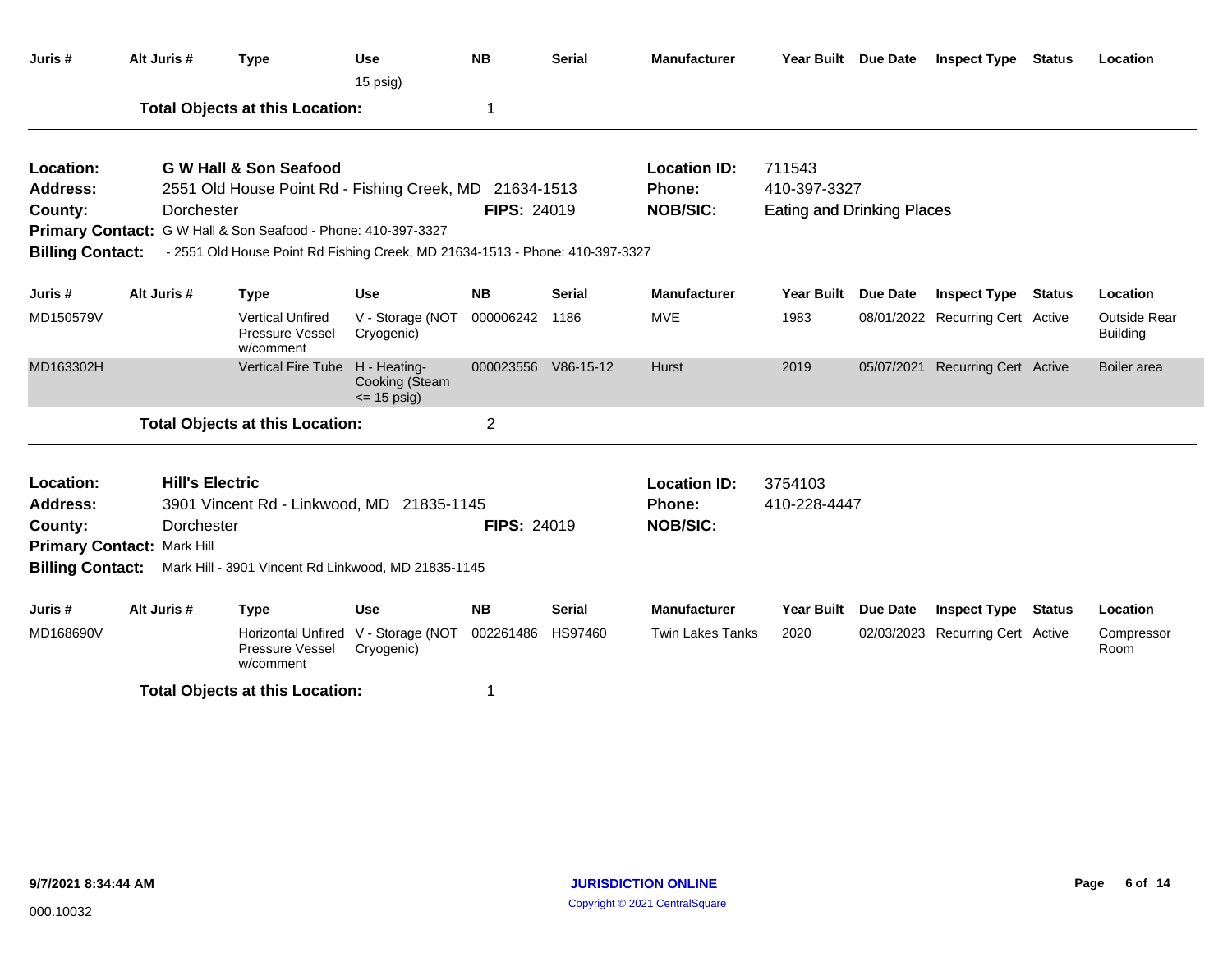| Location:<br><b>Address:</b> |                      | <b>Hurlock Goose Creek (Arc3)</b><br>105 Delaware Ave - Hurlock, MD 21643                                               |                                                           |                    |                      | <b>Location ID:</b><br>Phone: | 3914783                          |          |                                  |                     |
|------------------------------|----------------------|-------------------------------------------------------------------------------------------------------------------------|-----------------------------------------------------------|--------------------|----------------------|-------------------------------|----------------------------------|----------|----------------------------------|---------------------|
| County:                      | Dorchester           |                                                                                                                         |                                                           | <b>FIPS: 24019</b> |                      | <b>NOB/SIC:</b>               | <b>Gasoline Service Stations</b> |          |                                  |                     |
|                              |                      | Primary Contact: Hurlock Goose Creek (Arc3)                                                                             |                                                           |                    |                      |                               |                                  |          |                                  |                     |
| <b>Billing Contact:</b>      |                      | Charlie Patterson - PO Box 26269 Richmond, VA 23260-6269 - Phone: 804-644-4521 - Email: charlie.patterson@arc3gases.com |                                                           |                    |                      |                               |                                  |          |                                  |                     |
| Juris #                      | Alt Juris #          | <b>Type</b>                                                                                                             | <b>Use</b>                                                | <b>NB</b>          | <b>Serial</b>        | <b>Manufacturer</b>           | Year Built Due Date              |          | <b>Inspect Type Status</b>       | Location            |
| MD162408V                    |                      | <b>Vertical Unfired</b><br>Pressure Vessel<br>w/comment                                                                 | V - Storage<br>(Cryogenic)                                | 000119087          | CSUM00D279           | MVE                           | 2000                             |          | 11/14/2022 Recurring Cert Active | Outside             |
|                              |                      | <b>Total Objects at this Location:</b>                                                                                  |                                                           | 1                  |                      |                               |                                  |          |                                  |                     |
| <b>Location:</b>             |                      | J M Clayton Seafood Co.                                                                                                 |                                                           |                    |                      | <b>Location ID:</b>           | 714785                           |          |                                  |                     |
| <b>Address:</b>              |                      | 108 Commerce St - Cambridge, MD 21613-1862                                                                              |                                                           |                    |                      | <b>Phone:</b>                 |                                  |          |                                  |                     |
| County:                      | Dorchester           |                                                                                                                         |                                                           | FIPS: 24019        |                      | <b>NOB/SIC:</b>               | Shellfish                        |          |                                  |                     |
|                              |                      | Primary Contact: J M Clayton Seafood Co. - Phone: 410-228-1661 - Email: info@jmclayton.com                              |                                                           |                    |                      |                               |                                  |          |                                  |                     |
| <b>Billing Contact:</b>      |                      | -108 Commerce St Cambridge, MD 21613-1862 - Phone: 410-228-1661 - Email: info@jmclayton.com                             |                                                           |                    |                      |                               |                                  |          |                                  |                     |
| Juris #                      | Alt Juris #          | Type                                                                                                                    | <b>Use</b>                                                | <b>NB</b>          | <b>Serial</b>        | <b>Manufacturer</b>           | <b>Year Built</b>                | Due Date | <b>Inspect Type Status</b>       | Location            |
| MD167391V                    |                      | <b>Vertical Unfired</b><br>Pressure Vessel<br>w/comment                                                                 | V - Storage<br>(Cryogenic)                                | 000005848          | 5848                 | <b>RYAN IND</b>               | 1973                             |          | 03/30/2023 Recurring Cert Active | <b>OUTSIDE GATE</b> |
|                              |                      | <b>Total Objects at this Location:</b>                                                                                  |                                                           | 1                  |                      |                               |                                  |          |                                  |                     |
| Location:                    | <b>JB'S Car Wash</b> |                                                                                                                         |                                                           |                    |                      | <b>Location ID:</b>           | 2441327                          |          |                                  |                     |
| <b>Address:</b>              |                      | 103 Delaware St - Hurlock, MD 21643                                                                                     |                                                           |                    |                      | <b>Phone:</b>                 | 443-521-0341                     |          |                                  |                     |
| County:                      | Dorchester           |                                                                                                                         |                                                           | <b>FIPS: 24019</b> |                      | <b>NOB/SIC:</b>               | Carwashes                        |          |                                  |                     |
|                              |                      | Primary Contact: Mark Cropper - Phone: 443-521-0341                                                                     |                                                           |                    |                      |                               |                                  |          |                                  |                     |
| <b>Billing Contact:</b>      |                      | Dane Nickerson - 110 Washington St Cambridge, MD 21613-2804                                                             |                                                           |                    |                      |                               |                                  |          |                                  |                     |
| Juris #                      | Alt Juris #          | Type                                                                                                                    | Use                                                       | <b>NB</b>          | <b>Serial</b>        | <b>Manufacturer</b>           | <b>Year Built</b>                | Due Date | <b>Inspect Type Status</b>       | Location            |
| MD136423V                    |                      | Horizontal Unfired O - Other (PV<br>Pressure Vessel<br>w/comment                                                        | Use) w/comment                                            | 000768611          | D038950              | Manchester                    | 2007                             |          | 11/12/2021 Recurring Cert Active | <b>MECH RM</b>      |
| MD136424H                    |                      | Other w/comment                                                                                                         | H - Hot Water<br>Supply (Water $\leq$<br>160 psig, 210 F) |                    | 000033542 0883102841 | Raypak                        | 2000                             |          | 11/12/2021 Recurring Cert Active | <b>MECH RM</b>      |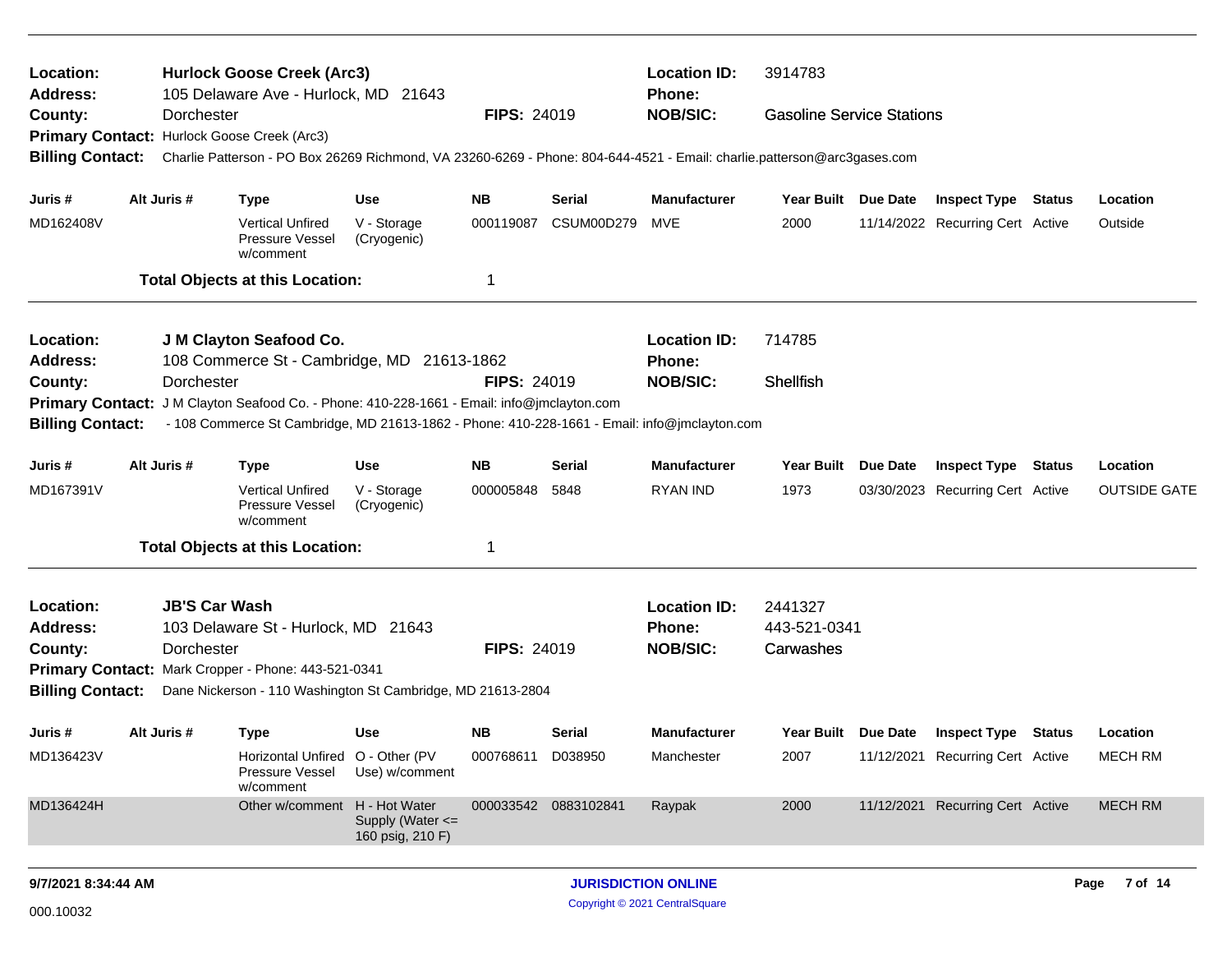| Location:<br><b>Address:</b><br>County:<br><b>Billing Contact:</b> |     | Dorchester  | <b>Jess Jr's &amp; Sons LLC</b><br>700 Perimore Street - Cambridge, MD<br>Primary Contact: Jed Hurly - Phone: 410 228 2672 |                                                         | 21613-2325<br><b>FIPS: 24019</b> |                | <b>Location ID:</b><br><b>Phone:</b><br><b>NOB/SIC:</b> | 2549776<br>410-282-2672<br><b>Gasoline Service Stations</b> |            |                                                    |        |                    |
|--------------------------------------------------------------------|-----|-------------|----------------------------------------------------------------------------------------------------------------------------|---------------------------------------------------------|----------------------------------|----------------|---------------------------------------------------------|-------------------------------------------------------------|------------|----------------------------------------------------|--------|--------------------|
| Juris #                                                            |     | Alt Juris # | <b>Type</b>                                                                                                                | <b>Use</b>                                              | <b>NB</b>                        | <b>Serial</b>  | <b>Manufacturer</b>                                     | <b>Year Built</b>                                           | Due Date   | <b>Inspect Type</b>                                | Status | Location           |
| MD136417V                                                          |     |             | <b>Horizontal Unfired</b><br>Pressure Vessel<br>w/comment                                                                  | V - Storage (NOT<br>Cryogenic)                          | 000024846                        | 22262-1        | Manchester                                              | 1987                                                        | 10/12/2021 | Recurring Cert Active                              |        | <b>SHOP REAR</b>   |
|                                                                    |     |             | <b>Total Objects at this Location:</b>                                                                                     |                                                         | 1                                |                |                                                         |                                                             |            |                                                    |        |                    |
| Location:<br><b>Address:</b>                                       |     |             | <b>LGIT - Dorchester County/Courthouse</b><br>206 High St - Cambridge, MD 21613-1956                                       |                                                         |                                  |                | <b>Location ID:</b><br><b>Phone:</b>                    | 708085                                                      |            |                                                    |        |                    |
| County:                                                            |     | Dorchester  | Primary Contact: Thomas E. Moore - Phone: 410-228-2920                                                                     |                                                         | <b>FIPS: 24019</b>               |                | <b>NOB/SIC:</b>                                         |                                                             |            | <b>Executive and Legislative Offices, Combined</b> |        |                    |
| <b>Billing Contact:</b>                                            |     |             | - PO Box 26 Cambridge, MD 21613-0026 - Phone: 410 228 7291                                                                 |                                                         |                                  |                |                                                         |                                                             |            |                                                    |        |                    |
| Juris #                                                            |     | Alt Juris # | <b>Type</b>                                                                                                                | <b>Use</b>                                              | <b>NB</b>                        | <b>Serial</b>  | <b>Manufacturer</b>                                     | <b>Year Built</b>                                           | Due Date   | <b>Inspect Type</b>                                | Status | Location           |
| MD089409H                                                          | 206 |             | <b>Water Heater</b><br>(HLW)                                                                                               | H - Hot Water<br>Supply (Water <=<br>160 psig, 250 F)   | 000084809                        | 84809          | <b>PVI</b>                                              | 1995                                                        |            | 01/25/2022 Recurring Cert Active                   |        | <b>Boiler Room</b> |
| MD089410H                                                          | 206 |             | Cast Iron                                                                                                                  | H - Hot Water<br>Heat (Water $\leq$<br>160 psig, 250 F) | <b>CI</b>                        | $\overline{2}$ | Weil-McLain                                             | 1995                                                        |            | 01/25/2022 Recurring Cert Active                   |        | <b>Boiler Room</b> |
| MD089411H                                                          | 206 |             | Cast Iron                                                                                                                  | H - Hot Water<br>Heat (Water $\leq$<br>160 psig, 250 F) | <b>CI</b>                        | $\mathbf 1$    | Weil-McLain                                             | 1995                                                        |            | 01/25/2022 Recurring Cert Active                   |        | <b>Boiler Room</b> |
|                                                                    |     |             | <b>Total Objects at this Location:</b>                                                                                     |                                                         | 3                                |                |                                                         |                                                             |            |                                                    |        |                    |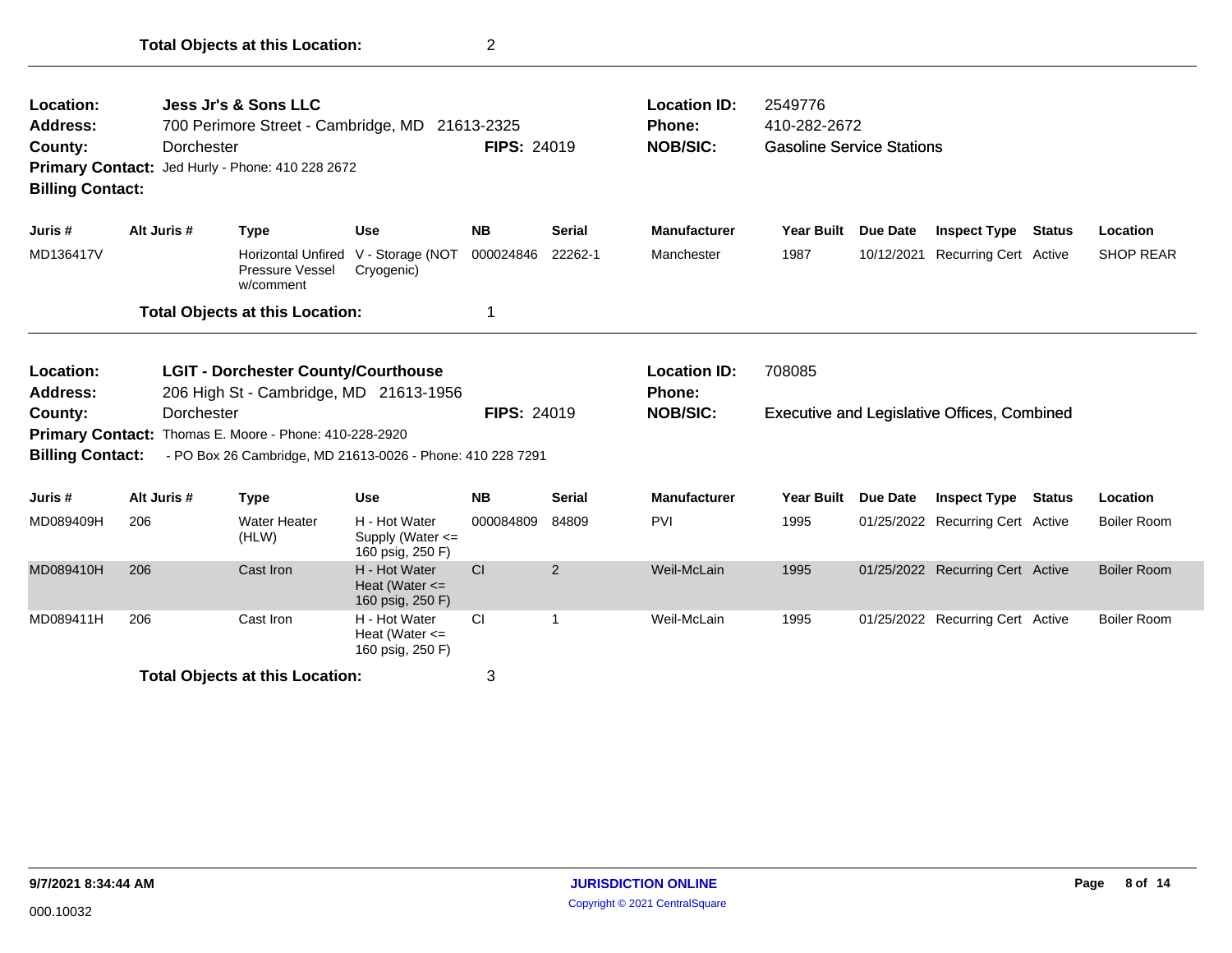| Location:<br><b>Address:</b><br>County:<br><b>Billing Contact:</b>               |     | Dorchester                         | LGIT - Dorchester County/Highway Dept. - LGIT #837<br>5435 Handley Rd - Cambridge, MD 21613-3456<br>Primary Contact: Brian Chester - Phone: 410-228-2920 - Email: bchester@docogonet.com                |                                                         | <b>FIPS: 24019</b> |               | <b>Location ID:</b><br>Phone:<br><b>NOB/SIC:</b><br>Brian Chester - 5435 Handley Rd Cambridge, MD 21613-3456 - Phone: 410-228-2920 - Email: bchester@docogonet.com       | 708113<br>410-228-2920<br>Railroads, Line-haul Operating |                                  |               |                    |
|----------------------------------------------------------------------------------|-----|------------------------------------|---------------------------------------------------------------------------------------------------------------------------------------------------------------------------------------------------------|---------------------------------------------------------|--------------------|---------------|--------------------------------------------------------------------------------------------------------------------------------------------------------------------------|----------------------------------------------------------|----------------------------------|---------------|--------------------|
| Juris #                                                                          |     | Alt Juris #                        | <b>Type</b>                                                                                                                                                                                             | Use                                                     | <b>NB</b>          | Serial        | <b>Manufacturer</b>                                                                                                                                                      | Year Built Due Date                                      | <b>Inspect Type Status</b>       |               | Location           |
| MD150377H                                                                        |     |                                    | Cast Iron                                                                                                                                                                                               | H - Hot Water<br>Heat (Water $\leq$<br>160 psig, 250 F) | CI                 | 65078432      | Burnham                                                                                                                                                                  | 2008                                                     | 01/13/2022 Recurring Cert Active |               | <b>Boiler Room</b> |
| MD164811V                                                                        |     |                                    | Horizontal Unfired<br><b>Pressure Vessel</b><br>w/comment                                                                                                                                               | V - Storage (NOT 000719910 783532<br>Cryogenic)         |                    |               | Morganton                                                                                                                                                                | 2018                                                     | 12/18/2021 Recurring Cert Active |               | Compressor<br>room |
|                                                                                  |     |                                    | <b>Total Objects at this Location:</b>                                                                                                                                                                  |                                                         | $\overline{c}$     |               |                                                                                                                                                                          |                                                          |                                  |               |                    |
| Location:<br><b>Address:</b><br>County:<br>Primary Contact: Marymed, LLC. (Keen) |     | Dorchester                         | Marymed, LLC. (Keen)<br>100 Enterprise Ave - Hurlock, MD 21643-3421                                                                                                                                     |                                                         | <b>FIPS: 24019</b> |               | <b>Location ID:</b><br><b>Phone:</b><br><b>NOB/SIC:</b><br>Billing Contact: Lawrence Priebe - 4063 New Castle Ave New Castle, DE 19720-1414 - Email: Ipriebe@keengas.com | 4054745                                                  |                                  |               |                    |
| Juris #                                                                          |     | Alt Juris #                        | <b>Type</b>                                                                                                                                                                                             | Use                                                     | <b>NB</b>          | <b>Serial</b> | <b>Manufacturer</b>                                                                                                                                                      | Year Built Due Date                                      | <b>Inspect Type Status</b>       |               | Location           |
| MD168681V                                                                        |     |                                    | Horizontal Unfired V - Storage<br>Pressure Vessel<br>w/comment                                                                                                                                          | (Cryogenic)                                             | 00007765           | 26069         | CarboTech Inc.                                                                                                                                                           | 2012                                                     | 01/27/2023 Recurring Cert Active |               | Outside            |
|                                                                                  |     |                                    | <b>Total Objects at this Location:</b>                                                                                                                                                                  |                                                         | 1                  |               |                                                                                                                                                                          |                                                          |                                  |               |                    |
| Location:<br><b>Address:</b><br>County:<br><b>Billing Contact:</b>               |     | <b>Masonic Lodge</b><br>Dorchester | 439 Race St - Cambridge, MD 21613-1835<br>Primary Contact: Clifford Collison Jr. - Phone: 410-330-9735 - Email: cliff@smithsprinting.com<br>- PO Box 791 Cambridge, MD 21613-0791 - Phone: 410-228-4638 |                                                         | <b>FIPS: 24019</b> |               | <b>Location ID:</b><br>Phone:<br><b>NOB/SIC:</b>                                                                                                                         | 717945<br>410-228-4638<br>Membership organizations       |                                  |               |                    |
| Juris #                                                                          |     | Alt Juris #                        | <b>Type</b>                                                                                                                                                                                             | Use                                                     | <b>NB</b>          | <b>Serial</b> | <b>Manufacturer</b>                                                                                                                                                      | Year Built Due Date                                      | <b>Inspect Type</b>              | <b>Status</b> | Location           |
| MD102667H                                                                        | 439 |                                    | Cast Iron                                                                                                                                                                                               | H - Steam Heat<br>(Steam $\le$ 15<br>psig)              | CI.                | 1156-1199     | Peerless                                                                                                                                                                 | 1999                                                     | 03/21/2022 Recurring Cert Active |               | <b>Boiler Rm</b>   |
| 9/7/2021 8:34:44 AM                                                              |     |                                    |                                                                                                                                                                                                         |                                                         |                    |               | <b>JURISDICTION ONLINE</b>                                                                                                                                               |                                                          |                                  |               | 9 of 14<br>Page    |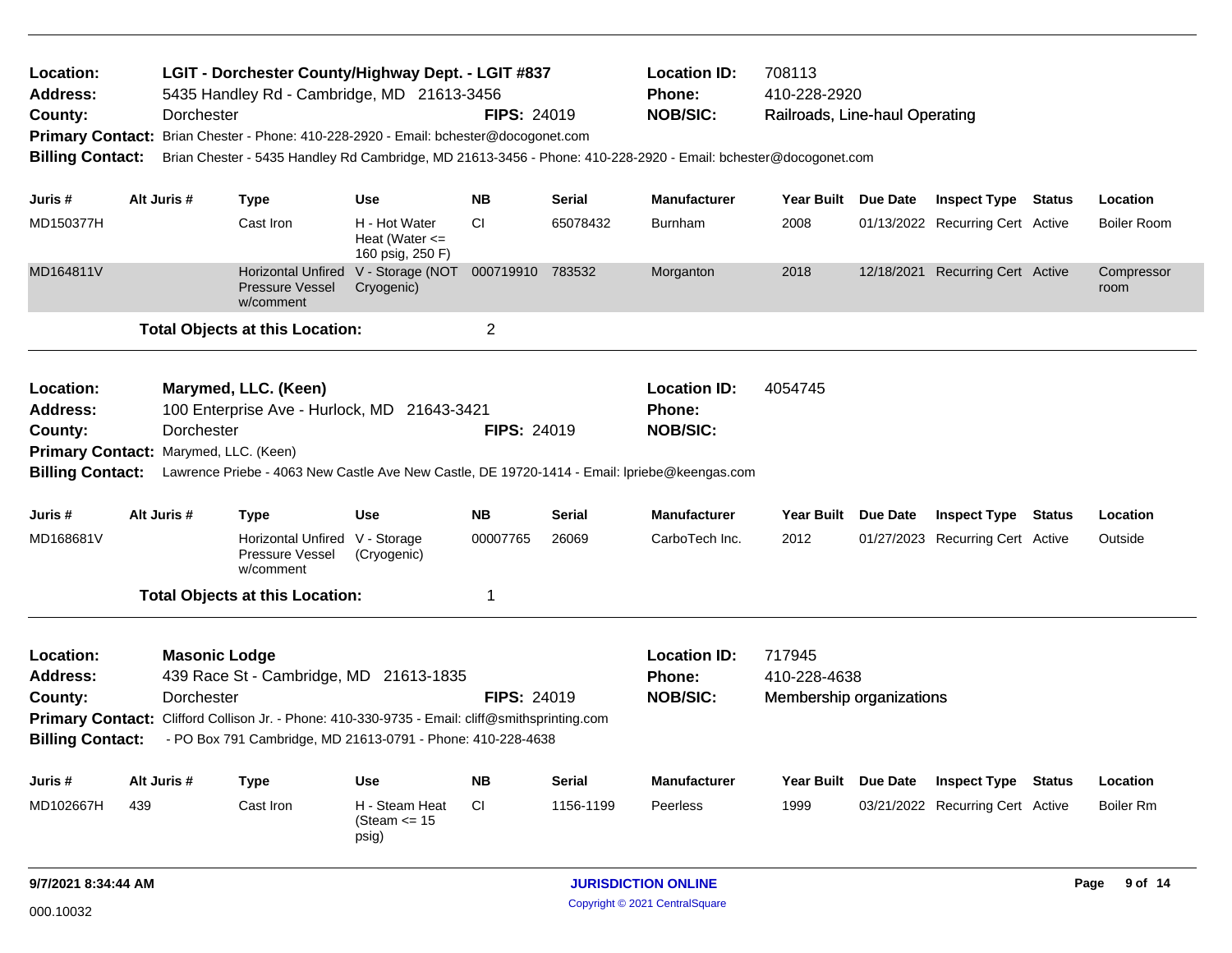| Location:                    |     |                      | <b>McDonald's (Roberts)</b>                                                                                                                     |                                |                    |            | <b>Location ID:</b>                  | 3694957                           |                                                  |                    |
|------------------------------|-----|----------------------|-------------------------------------------------------------------------------------------------------------------------------------------------|--------------------------------|--------------------|------------|--------------------------------------|-----------------------------------|--------------------------------------------------|--------------------|
| <b>Address:</b><br>County:   |     | Dorchester           | 317 Sunburst Hwy - Cambridge, MD 21613-2505                                                                                                     |                                | <b>FIPS: 24019</b> |            | Phone:<br><b>NOB/SIC:</b>            | 410-476-3508                      |                                                  |                    |
| Primary Contact: Miaoli      |     |                      |                                                                                                                                                 |                                |                    |            |                                      |                                   |                                                  |                    |
| <b>Billing Contact:</b>      |     |                      | Bulk Tank Service Dept. - PO Box 5507 Rockville, MD 20855-0507 - Phone: 240-493-8405 - Cell: 301-252-0742 - Email: DFranovich@RobertsOxygen.com |                                |                    |            |                                      |                                   |                                                  |                    |
|                              |     |                      |                                                                                                                                                 |                                |                    |            |                                      |                                   |                                                  |                    |
| Juris #                      |     | Alt Juris #          | <b>Type</b>                                                                                                                                     | <b>Use</b>                     | <b>NB</b>          | Serial     | <b>Manufacturer</b>                  | Year Built Due Date               | <b>Inspect Type Status</b>                       | Location           |
| MD154205V                    |     |                      | <b>Vertical Unfired</b><br>Pressure Vessel<br>w/comment                                                                                         | V - Storage<br>(Cryogenic)     | 000182450          | CGWD07B126 | CHART                                | 2007                              | 05/18/2022 Recurring Cert Active                 | Back room          |
|                              |     |                      | <b>Total Objects at this Location:</b>                                                                                                          |                                | 1                  |            |                                      |                                   |                                                  |                    |
| Location:<br><b>Address:</b> |     |                      | <b>Millie's Road House (Arc3)</b><br>200 Middle St - Vienna, MD 21869                                                                           |                                |                    |            | <b>Location ID:</b><br><b>Phone:</b> | 3914788                           |                                                  |                    |
| County:                      |     | Dorchester           |                                                                                                                                                 |                                | <b>FIPS: 24019</b> |            | <b>NOB/SIC:</b>                      | <b>Eating and Drinking Places</b> |                                                  |                    |
|                              |     |                      | Primary Contact: Millie's Road House (Arc3)                                                                                                     |                                |                    |            |                                      |                                   |                                                  |                    |
| <b>Billing Contact:</b>      |     |                      | Charlie Patterson - PO Box 26269 Richmond, VA 23260-6269 - Phone: 804-644-4521 - Email: charlie.patterson@arc3gases.com                         |                                |                    |            |                                      |                                   |                                                  |                    |
| Juris #                      |     | Alt Juris #          | <b>Type</b>                                                                                                                                     | Use                            | <b>NB</b>          | Serial     | <b>Manufacturer</b>                  | Year Built Due Date               | <b>Inspect Type Status</b>                       | Location           |
| MD162406V                    |     |                      | <b>Vertical Unfired</b><br>Pressure Vessel<br>w/comment                                                                                         | V - Storage (NOT<br>Cryogenic) | 000138608          | CSUS02E149 | <b>CHART</b>                         | 2002                              | 11/14/2022 Recurring Cert Active                 | Outside            |
|                              |     |                      | <b>Total Objects at this Location:</b>                                                                                                          |                                | 1                  |            |                                      |                                   |                                                  |                    |
| Location:                    |     | <b>Ocean Odyssey</b> |                                                                                                                                                 |                                |                    |            | <b>Location ID:</b>                  | 720146                            |                                                  |                    |
| Address:                     |     |                      | 316 Sunburst Hwy - Cambridge, MD 21613-2506                                                                                                     |                                |                    |            | <b>Phone:</b>                        | 410-228-8633                      |                                                  |                    |
| County:                      |     | Dorchester           |                                                                                                                                                 |                                | <b>FIPS: 24019</b> |            | <b>NOB/SIC:</b>                      | Eating and drinking places        |                                                  |                    |
|                              |     |                      | Primary Contact: Roy Todd - Phone: 410-228-8633 - Cell: 410-463-0663                                                                            |                                |                    |            |                                      |                                   |                                                  |                    |
| <b>Billing Contact:</b>      |     |                      | Roy Todd - 2 Sunset Ln Cambridge, MD 21613-1308 - Phone: 410-228-8633 - Cell: 410-463-0663                                                      |                                |                    |            |                                      |                                   |                                                  |                    |
| Juris #                      |     | Alt Juris #          | <b>Type</b>                                                                                                                                     | Use                            | <b>NB</b>          | Serial     | Manufacturer                         |                                   | Year Built Due Date Inspect Type Status Location |                    |
| MD009781                     | 316 |                      | Vertical Fire Tube S - Power-                                                                                                                   | Cooking (Steam ><br>15 psig)   | 000032894 32894    |            | Fulton                               | 1977                              | 09/16/2021 Recurring Cert Active                 | <b>Boiler Area</b> |
|                              |     |                      | <b>Total Objects at this Location:</b>                                                                                                          |                                | 1                  |            |                                      |                                   |                                                  |                    |
| 9/7/2021 8:34:44 AM          |     |                      |                                                                                                                                                 |                                |                    |            | <b>JURISDICTION ONLINE</b>           |                                   |                                                  | Page 10 of 14      |

**Total Objects at this Location:** 1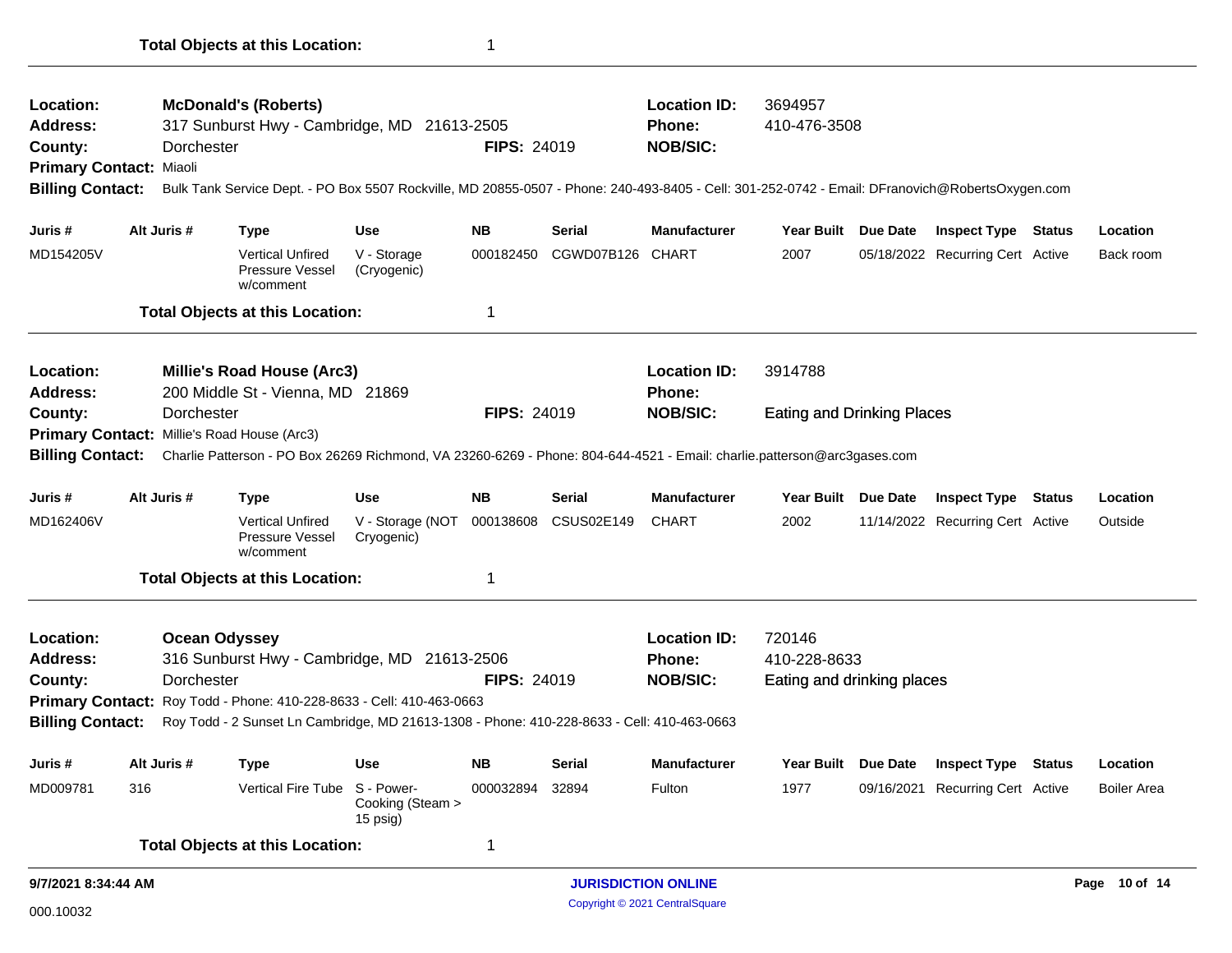| Location:<br><b>Address:</b>            |      |                      | Plaza Tapatia (Arc3)<br>315 Sunburst Hwy - Cambridge, MD 21613-2505                                                     |                                                             |                                  |                      | <b>Location ID:</b><br>Phone:                           | 3905577                           |                 |                                                        |        |          |
|-----------------------------------------|------|----------------------|-------------------------------------------------------------------------------------------------------------------------|-------------------------------------------------------------|----------------------------------|----------------------|---------------------------------------------------------|-----------------------------------|-----------------|--------------------------------------------------------|--------|----------|
| County:                                 |      | Dorchester           |                                                                                                                         |                                                             | <b>FIPS: 24019</b>               |                      | <b>NOB/SIC:</b>                                         | <b>Eating and Drinking Places</b> |                 |                                                        |        |          |
| <b>Primary Contact:</b>                 |      | Plaza Tapatia (Arc3) |                                                                                                                         |                                                             |                                  |                      |                                                         |                                   |                 |                                                        |        |          |
| <b>Billing Contact:</b>                 |      |                      | Charlie Patterson - PO Box 26269 Richmond, VA 23260-6269 - Phone: 804-644-4521 - Email: charlie.patterson@arc3gases.com |                                                             |                                  |                      |                                                         |                                   |                 |                                                        |        |          |
| Juris #                                 |      | Alt Juris #          | <b>Type</b>                                                                                                             | <b>Use</b>                                                  | <b>NB</b>                        | <b>Serial</b>        | <b>Manufacturer</b>                                     | Year Built Due Date               |                 | <b>Inspect Type Status</b>                             |        | Location |
| MD161998V                               |      |                      | <b>Vertical Unfired</b><br>Pressure Vessel<br>w/comment                                                                 | V - Storage<br>(Cryogenic)                                  | 000032091                        | 443-002-MH           | Taylor-Wharton                                          | 1996                              |                 | 09/27/2022 Recurring Cert Active                       |        | Outside  |
|                                         |      |                      | <b>Total Objects at this Location:</b>                                                                                  |                                                             | $\mathbf 1$                      |                      |                                                         |                                   |                 |                                                        |        |          |
| <b>Location:</b>                        |      |                      | <b>Portside Seafood Restaurant (Arc3)</b>                                                                               |                                                             |                                  |                      | <b>Location ID:</b>                                     | 3905585                           |                 |                                                        |        |          |
| <b>Address:</b>                         |      |                      | 201 Trenton St - Cambridge, MD 21613-2406                                                                               |                                                             |                                  |                      | <b>Phone:</b>                                           |                                   |                 |                                                        |        |          |
| County:                                 |      | Dorchester           |                                                                                                                         |                                                             | <b>FIPS: 24019</b>               |                      | <b>NOB/SIC:</b>                                         | <b>Eating and Drinking Places</b> |                 |                                                        |        |          |
|                                         |      |                      | Primary Contact: Charlie Patterson - Phone: 804-644-4521 - Email: charlie.patterson@arc3gases.com                       |                                                             |                                  |                      |                                                         |                                   |                 |                                                        |        |          |
| <b>Billing Contact:</b>                 |      |                      | Charlie Patterson - PO Box 26269 Richmond, VA 23260-6269 - Phone: 804-644-4521 - Email: charlie.patterson@arc3gases.com |                                                             |                                  |                      |                                                         |                                   |                 |                                                        |        |          |
| Juris #                                 |      | Alt Juris #          | Type                                                                                                                    | <b>Use</b>                                                  | <b>NB</b>                        | <b>Serial</b>        | <b>Manufacturer</b>                                     | Year Built Due Date               |                 | <b>Inspect Type Status</b>                             |        | Location |
| MD163358V                               |      |                      | <b>Vertical Unfired</b><br><b>Pressure Vessel</b><br>w/comment                                                          | V - Storage<br>(Cryogenic)                                  |                                  | 000126177 CGAR00M134 | MVE Inc.                                                | 2000                              |                 | 07/26/2021 Recurring Cert Active                       |        | Outside  |
|                                         |      |                      | <b>Total Objects at this Location:</b>                                                                                  |                                                             | $\mathbf 1$                      |                      |                                                         |                                   |                 |                                                        |        |          |
| Location:<br><b>Address:</b><br>County: |      | Dorchester           | R & M Performance<br>5455 Moose Lodge Rd - Cambridge, MD                                                                |                                                             | 21613-3424<br><b>FIPS: 24019</b> |                      | <b>Location ID:</b><br><b>Phone:</b><br><b>NOB/SIC:</b> | 708782<br>410-901-6003            |                 | Top, Body, and Upholstery Repair Shops and Paint Shops |        |          |
| <b>Billing Contact:</b>                 |      |                      | Primary Contact: Matt Hutchins - Phone: 410-901-6003                                                                    |                                                             |                                  |                      |                                                         |                                   |                 |                                                        |        |          |
| Juris #                                 |      | Alt Juris #          | <b>Type</b>                                                                                                             | <b>Use</b>                                                  | <b>NB</b>                        | <b>Serial</b>        | <b>Manufacturer</b>                                     | <b>Year Built</b>                 | <b>Due Date</b> | <b>Inspect Type</b>                                    | Status | Location |
| MD089305V                               | 5403 |                      | Pressure Vessel<br>w/comment                                                                                            | Horizontal Unfired V - Storage (NOT<br>Cryogenic)           | 000014060                        |                      | Sherman Tank                                            | 1995                              |                 | 02/23/2022 Recurring Cert Active                       |        | Shop     |
| MD089306V                               | 5403 |                      | <b>Pressure Vessel</b><br>w/comment                                                                                     | Horizontal Unfired V - Storage (NOT 000014056<br>Cryogenic) |                                  |                      | <b>Sherman Tank</b>                                     | 1995                              |                 | 02/23/2022 Recurring Cert Active                       |        | Shop     |
|                                         |      |                      |                                                                                                                         |                                                             |                                  |                      |                                                         |                                   |                 |                                                        |        |          |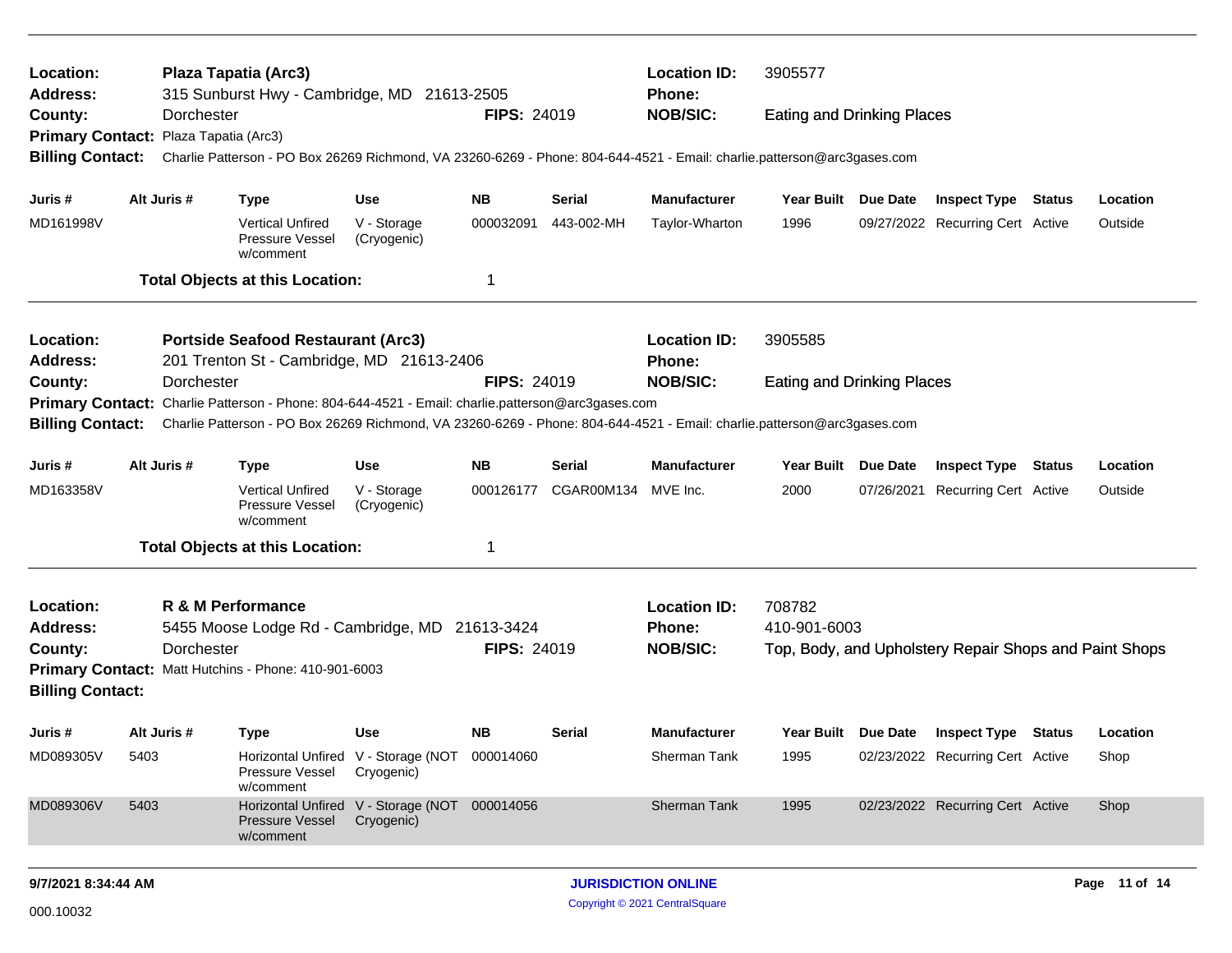| Location:<br>Address:                                           |             |             | <b>Richardson Maritime Museum</b>                       | 401 High St - Cambridge, MD 21613-1804                                                                                                                           |                    |                      | <b>Location ID:</b><br><b>Phone:</b> | 722722                            |          |                                  |        |                 |
|-----------------------------------------------------------------|-------------|-------------|---------------------------------------------------------|------------------------------------------------------------------------------------------------------------------------------------------------------------------|--------------------|----------------------|--------------------------------------|-----------------------------------|----------|----------------------------------|--------|-----------------|
| County:                                                         |             | Dorchester  |                                                         |                                                                                                                                                                  | <b>FIPS: 24019</b> |                      | <b>NOB/SIC:</b>                      | Membership organizations          |          |                                  |        |                 |
|                                                                 |             |             | Primary Contact: Gladys Taylor - Phone: 410-221-1871    |                                                                                                                                                                  |                    |                      |                                      |                                   |          |                                  |        |                 |
| <b>Billing Contact:</b>                                         |             |             |                                                         | Gladys Taylor - PO Box 1198 Cambridge, MD 21613-5198 - Phone: 410-221-1871                                                                                       |                    |                      |                                      |                                   |          |                                  |        |                 |
| Juris #                                                         |             | Alt Juris # | <b>Type</b>                                             | <b>Use</b>                                                                                                                                                       | <b>NB</b>          | Serial               | <b>Manufacturer</b>                  | <b>Year Built</b>                 | Due Date | <b>Inspect Type</b>              | Status | Location        |
| MD049445H                                                       | #1          |             | Cast Iron                                               | H - Hot Water<br>Heat (Water $\leq$<br>160 psig, 250 F)                                                                                                          | CI                 | 4-2376               | New York                             | 1982                              |          | 07/21/2023 Recurring Cert Active |        | <b>Basement</b> |
| MD049446H                                                       | #2          |             | Cast Iron                                               | H - Hot Water<br>Heat (Water $\leq$<br>160 psig, 250 F)                                                                                                          | CI                 | 4-2259               | New York                             | 1982                              |          | 07/21/2023 Recurring Cert Active |        | <b>Basement</b> |
|                                                                 |             |             | <b>Total Objects at this Location:</b>                  |                                                                                                                                                                  | 2                  |                      |                                      |                                   |          |                                  |        |                 |
| Location:                                                       |             |             | Subway - 53953 (Arc3)                                   |                                                                                                                                                                  |                    |                      | <b>Location ID:</b>                  | 3905583                           |          |                                  |        |                 |
| <b>Address:</b><br>County:                                      |             | Dorchester  |                                                         | 2775 Dorchester Sq - Cambridge, MD 21613-6400                                                                                                                    | <b>FIPS: 24019</b> |                      | Phone:                               |                                   |          |                                  |        |                 |
|                                                                 |             |             | Primary Contact: Subway - 53953 (Arc3)                  |                                                                                                                                                                  |                    |                      | <b>NOB/SIC:</b>                      | <b>Eating and Drinking Places</b> |          |                                  |        |                 |
|                                                                 |             |             |                                                         | Billing Contact: Charlie Patterson - PO Box 26269 Richmond, VA 23260-6269 - Phone: 804-644-4521 - Email: charlie.patterson@arc3gases.com                         |                    |                      |                                      |                                   |          |                                  |        |                 |
|                                                                 |             |             |                                                         |                                                                                                                                                                  |                    |                      |                                      |                                   |          |                                  |        |                 |
| Juris #                                                         | Alt Juris # |             | <b>Type</b>                                             | <b>Use</b>                                                                                                                                                       | <b>NB</b>          | Serial               | <b>Manufacturer</b>                  | Year Built Due Date               |          |                                  |        | Location        |
|                                                                 |             |             |                                                         |                                                                                                                                                                  |                    |                      |                                      |                                   |          | <b>Inspect Type Status</b>       |        |                 |
|                                                                 |             |             | <b>Vertical Unfired</b><br>Pressure Vessel<br>w/comment | V - Storage (NOT<br>Cryogenic)                                                                                                                                   |                    | 000111892 CSUM99L135 | MVE                                  | 1999                              |          | 09/27/2022 Recurring Cert Active |        | Kitchen         |
|                                                                 |             |             | <b>Total Objects at this Location:</b>                  |                                                                                                                                                                  | 1                  |                      |                                      |                                   |          |                                  |        |                 |
|                                                                 |             |             | Taco Bell - 34442 (Roberts)                             |                                                                                                                                                                  |                    |                      | <b>Location ID:</b>                  | 3962220                           |          |                                  |        |                 |
|                                                                 |             |             |                                                         | 707 Cambridge Market Blvd - Cambridge, MD                                                                                                                        | 21613              |                      | Phone:                               |                                   |          |                                  |        |                 |
|                                                                 |             | Dorchester  |                                                         |                                                                                                                                                                  | FIPS: 24019        |                      | <b>NOB/SIC:</b>                      | <b>Eating and Drinking Places</b> |          |                                  |        |                 |
|                                                                 |             |             | Primary Contact: Taco Bell - 34442 (Roberts)            | Billing Contact: Bulk Tank Service Dept. - PO Box 5507 Rockville, MD 20855-0507 - Phone: 240-493-8405 - Cell: 301-252-0742 - Email: DFranovich@RobertsOxygen.com |                    |                      |                                      |                                   |          |                                  |        |                 |
| MD161128V<br>Location:<br><b>Address:</b><br>County:<br>Juris # |             | Alt Juris # | Type                                                    | Use                                                                                                                                                              | <b>NB</b>          | Serial               | <b>Manufacturer</b>                  | Year Built Due Date               |          | <b>Inspect Type Status</b>       |        | Location        |
|                                                                 |             |             | Vertical Unfired<br>Pressure Vessel                     | V - Storage<br>(Cryogenic)                                                                                                                                       | 000028557          |                      | Minnesota Valley<br>Engineering      | 1989                              |          | 01/09/2022 Recurring Cert Active |        | Back room.      |
| MD156127V<br>9/7/2021 8:34:44 AM                                |             |             |                                                         |                                                                                                                                                                  |                    |                      | <b>JURISDICTION ONLINE</b>           |                                   |          |                                  |        | Page 12 of 14   |

**Total Objects at this Location:** 2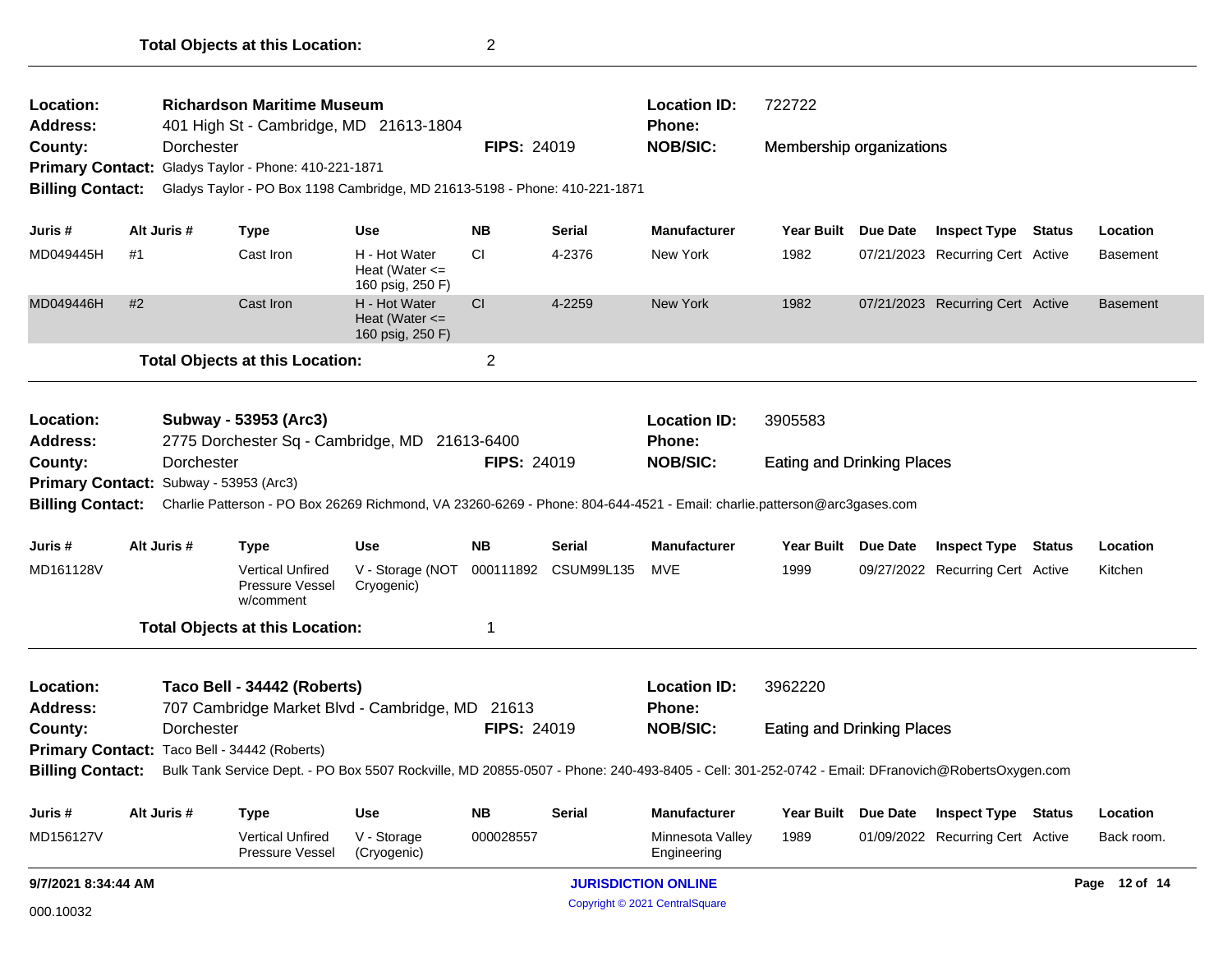| Juris #                 | Alt Juris #                                | <b>Type</b><br>w/comment                                                                                                                 | <b>Use</b>                 | <b>NB</b> | <b>Serial</b> | <b>Manufacturer</b> | Year Built Due Date               |                 | <b>Inspect Type</b>              | <b>Status</b> | Location |
|-------------------------|--------------------------------------------|------------------------------------------------------------------------------------------------------------------------------------------|----------------------------|-----------|---------------|---------------------|-----------------------------------|-----------------|----------------------------------|---------------|----------|
|                         |                                            | <b>Total Objects at this Location:</b>                                                                                                   |                            | -1        |               |                     |                                   |                 |                                  |               |          |
| Location:               |                                            | Verona Pizza (Arc3)                                                                                                                      |                            |           |               | <b>Location ID:</b> | 3905584                           |                 |                                  |               |          |
| <b>Address:</b>         | 2831 Ocean Gtwy - Cambridge, MD 21613-3403 |                                                                                                                                          |                            |           |               | Phone:              |                                   |                 |                                  |               |          |
| County:                 |                                            | Dorchester                                                                                                                               |                            |           | FIPS: 24019   | <b>NOB/SIC:</b>     | <b>Eating and Drinking Places</b> |                 |                                  |               |          |
|                         | Primary Contact: Verona Pizza (Arc3)       |                                                                                                                                          |                            |           |               |                     |                                   |                 |                                  |               |          |
|                         |                                            | Billing Contact: Charlie Patterson - PO Box 26269 Richmond, VA 23260-6269 - Phone: 804-644-4521 - Email: charlie.patterson@arc3gases.com |                            |           |               |                     |                                   |                 |                                  |               |          |
| Juris #                 | Alt Juris #                                | <b>Type</b>                                                                                                                              | <b>Use</b>                 | <b>NB</b> | <b>Serial</b> | <b>Manufacturer</b> | <b>Year Built</b>                 | <b>Due Date</b> | <b>Inspect Type</b>              | <b>Status</b> | Location |
| MD161129V               |                                            | <b>Vertical Unfired</b><br>Pressure Vessel<br>w/comment                                                                                  | V - Storage<br>(Cryogenic) | 000119098 | CSUM00D290    | MVE                 | 2000                              |                 | 09/27/2022 Recurring Cert Active |               | Outside  |
|                         |                                            | <b>Total Objects at this Location:</b>                                                                                                   |                            | 1         |               |                     |                                   |                 |                                  |               |          |
| Location:               |                                            | <b>Wal-Mart Store 2272</b>                                                                                                               |                            |           |               | <b>Location ID:</b> | 1748432                           |                 |                                  |               |          |
| <b>Address:</b>         |                                            | 2775 Dorchester Sq - Cambridge, MD 21613-6400                                                                                            |                            |           |               | <b>Phone:</b>       |                                   |                 |                                  |               |          |
| County:                 |                                            | Dorchester                                                                                                                               |                            |           | FIPS: 24019   | <b>NOB/SIC:</b>     | <b>Department Stores</b>          |                 |                                  |               |          |
|                         |                                            | Primary Contact: APTIM (MD) - Phone: 877-829-5505 - Email: walmartepmsupport@aptim.com                                                   |                            |           |               |                     |                                   |                 |                                  |               |          |
| <b>Billing Contact:</b> |                                            | Licensing Department - 8725 Rosehill Rd Ste 450 Lenexa, KS 66215-4611 - Phone: 877-829-5505 - Email: walmartepmsupport@aptim.com         |                            |           |               |                     |                                   |                 |                                  |               |          |
| Juris #                 | Alt Juris #                                | <b>Type</b>                                                                                                                              | <b>Use</b>                 | <b>NB</b> | <b>Serial</b> | <b>Manufacturer</b> | <b>Year Built</b>                 | Due Date        | <b>Inspect Type</b>              | Status        | Location |
| MD141642V               |                                            | Horizontal Unfired<br>Pressure Vessel<br>w/comment                                                                                       | V - Storage<br>(Cryogenic) | 000013653 |               | Westermeyer Ind.    | 2011                              |                 | 04/13/2022 Recurring Cert Active |               | Roof     |
| MD141643V               |                                            | Horizontal Unfired V - Storage<br>Pressure Vessel<br>w/comment                                                                           | (Cryogenic)                | 000013762 |               | Westermeyer Ind.    | 2011                              |                 | 04/13/2022 Recurring Cert Active |               | Roof     |
| MD141644V               |                                            | <b>Horizontal Unfired</b><br>Pressure Vessel<br>w/comment                                                                                | V - Storage<br>(Cryogenic) | 000013306 |               | Westermeyer Ind.    | 2011                              |                 | 04/13/2022 Recurring Cert Active |               | Roof     |
|                         |                                            | <b>Total Objects at this Location:</b>                                                                                                   |                            | 3         |               |                     |                                   |                 |                                  |               |          |